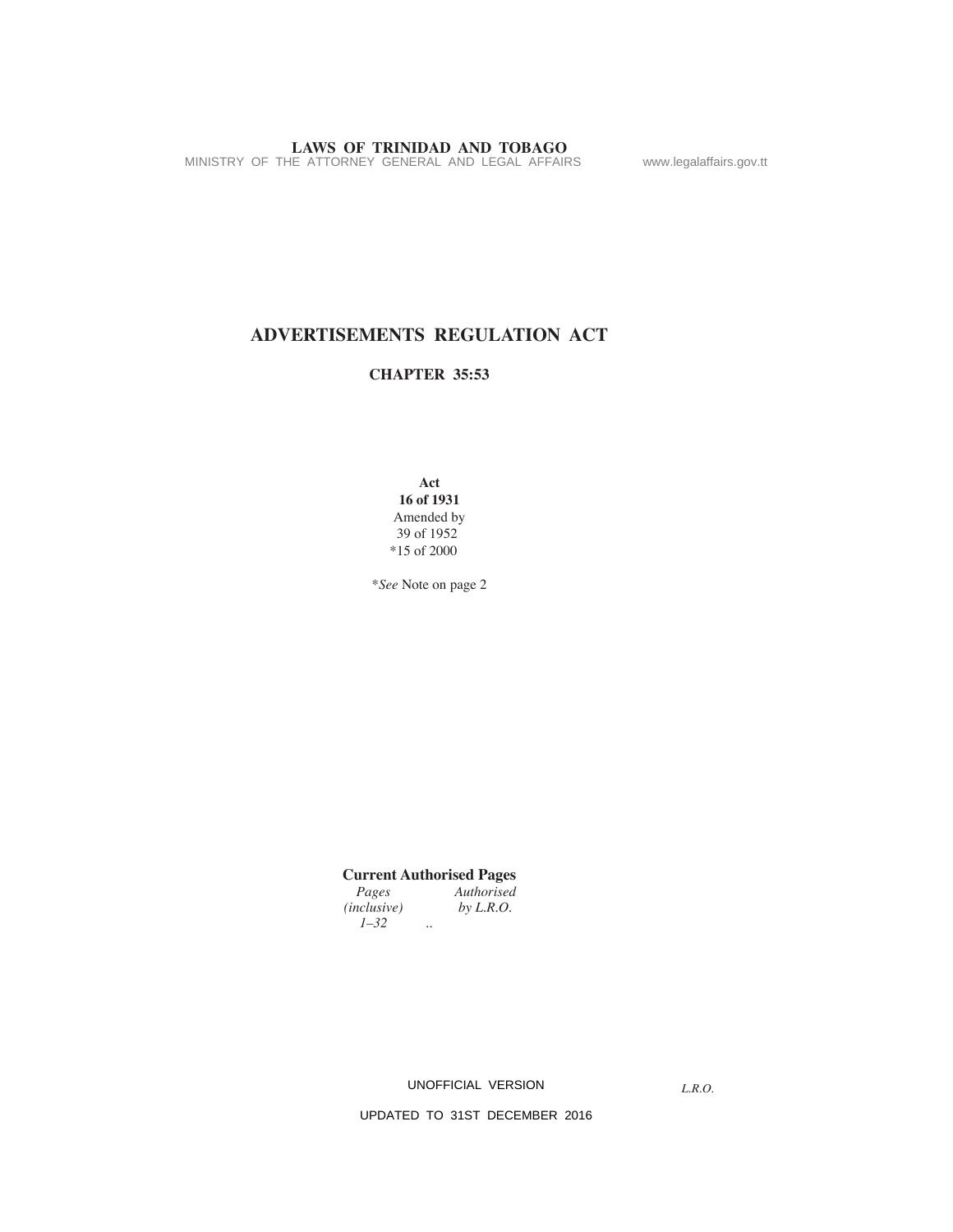| Chap. 35:53 | <b>Advertisements Regulation</b>                   |                         |
|-------------|----------------------------------------------------|-------------------------|
|             | MINISTRY OF THE ATTORNEY GENERAL AND LEGAL AFFAIRS | www.legalaffairs.gov.tt |

## **Index of Subsidiary Legislation**

|                                                                    |          | Page |
|--------------------------------------------------------------------|----------|------|
| Advertisements and Hoardings Regulations (GN 33/1954)<br>$\cdots$  | $\cdots$ |      |
| Port-of-Spain Advertisements and Hoardings Bye-laws (G. 9.6.1932)  | $\cdots$ | 15.  |
| Arima Advertisements and Hoardings Bye-laws (G. 27.10.1932)        | $\cdots$ | 21   |
| San Fernando Advertisements and Hoardings Bye-laws (G. 27.10.1932) |          |      |

# **Note on Act No. 15 of 2000**

*\*See* section 12 of, and the Schedule to, the Land Tribunal Act, 2000 for the extension of the jurisdiction of the Land Tribunal with respect to this Act.

## **Note on Adaptation**

Under paragraph 6 of the Second Schedule to the Law Revision Act (Ch. 3:03) the Commission amended certain references to public officers in this Chapter. The Minister's approval of the amendments was signified by LN 120/1980, but no marginal reference is made to this Notice where any such amendment is made in the text.

> UNOFFICIAL VERSION UPDATED TO 31ST DECEMBER 2016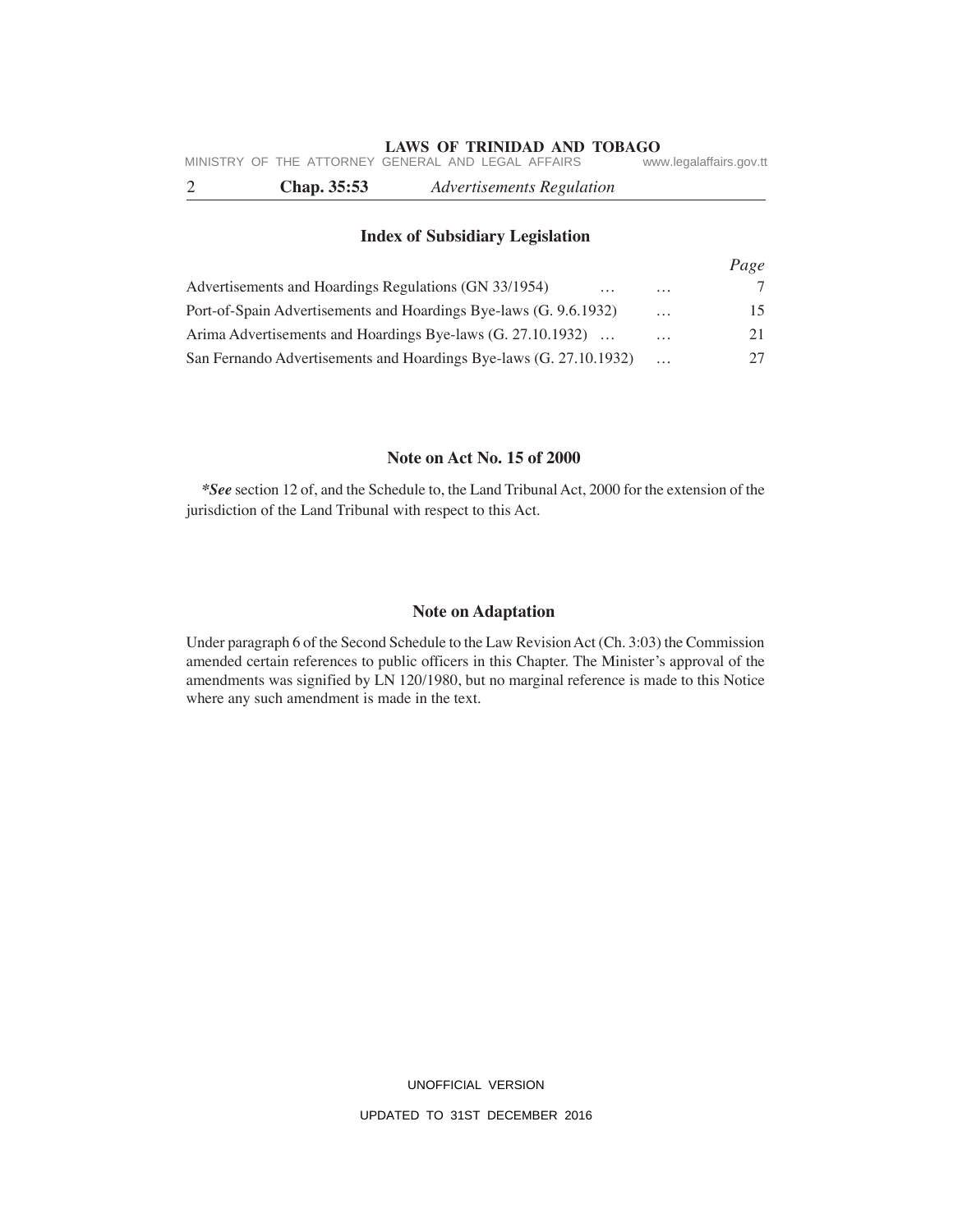MINISTRY OF THE ATTORNEY GENERAL AND LEGAL AFFAIRS www.legalaffairs.gov.tt

*Advertisements Regulation* **Chap. 35:53** 3

**CHAPTER 35:53**

# **ADVERTISEMENTS REGULATION ACT**

### ARRANGEMENT OF SECTIONS

#### **SECTION**

- 1. Short title.
- 2. Interpretation.
- 3. Erection of hoardings and exhibition of advertisements to be subject to control.
- 4. Erection of hoardings by or with permission of local authority or County Council.
- 5. Exemption of advertisements on business premises.
- 6. Bye-laws and Regulations.
- 7. Appeal from decision of County Council.
- 8. Removal of unauthorised hoardings and advertisements.
- 9. Penalties.
- 10. Saving.

UNOFFICIAL VERSION

*L.R.O.*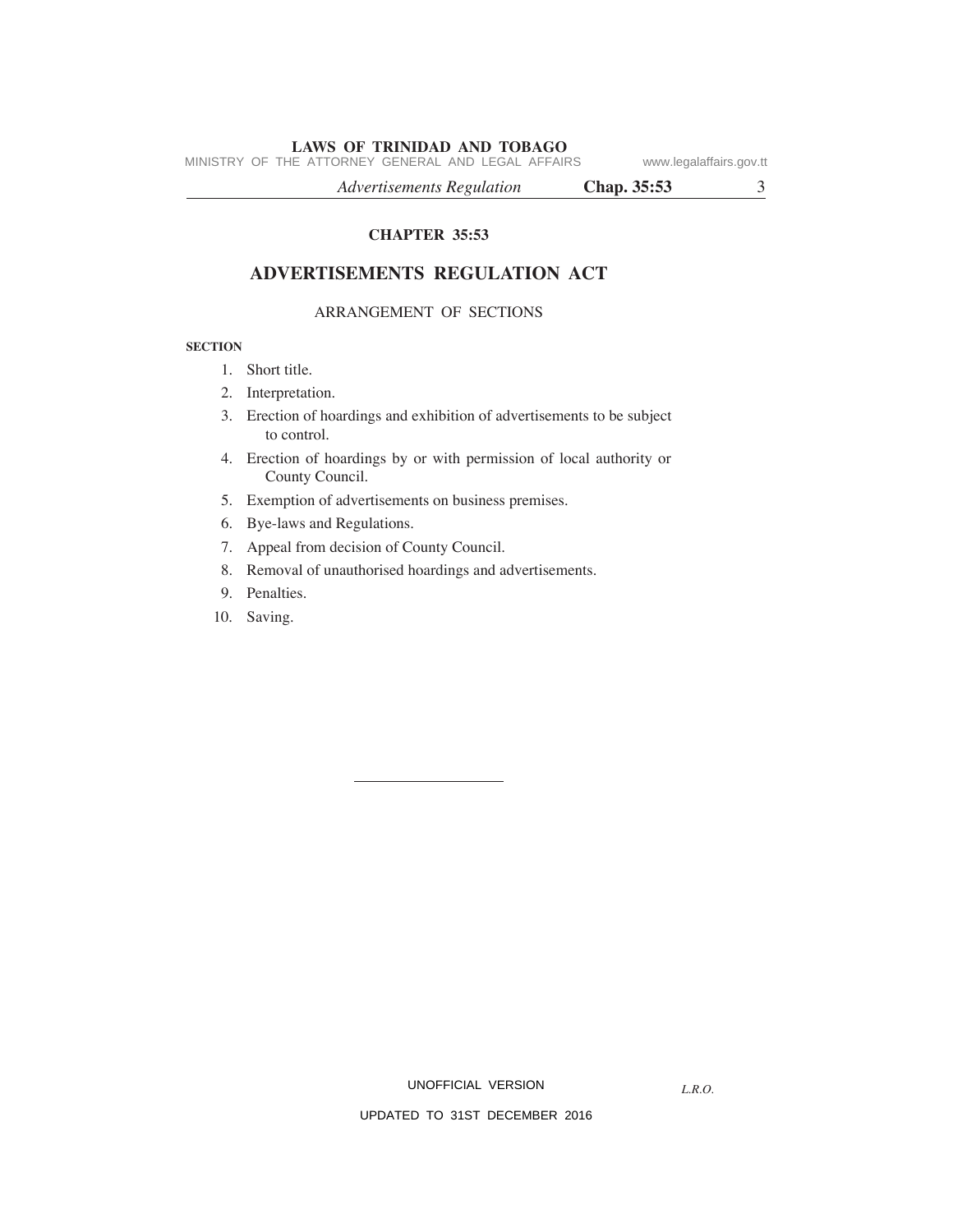**LAWS OF TRINIDAD AND TOBAGO**<br>GENERAL AND LEGAL AFFAIRS www.legalaffairs.gov.tt MINISTRY OF THE ATTORNEY GENERAL AND LEGAL AFFAIRS

4 **Chap. 35:53** *Advertisements Regulation*

### **CHAPTER 35:53**

# **ADVERTISEMENTS REGULATION ACT**

#### **An Act to control the erection and use of hoardings and the exhibition of advertisements.** 1950 Ed. Ch. 30 No. 1. 16 of 1931.

Commencement.

[1ST JULY 1932]

**1.** This Act may be cited as the Advertisements Regulation Act.

Short title.

Interpretation.

#### **2.** In this Act—

- "advertisement' includes any notice, bill, placard, poster and similar publication;
- "hoarding" includes any structure used as an advertisement or used for exhibiting any advertisement.

**3.** No hoarding shall be erected and no advertisement shall be exhibited upon any hoarding or on any wall, tree, pole, fence, gate or other place in Trinidad and Tobago except in accordance with this Act and the Bye-laws or Regulations made thereunder.

Erection of hoardings and exhibition of advertisements to be subject to control.

Erection of hoardings by or with permission of local authority or County Council. [39 of 1952].

**4.** In a City or Borough, the City or Borough Council, and elsewhere, the County Council may erect hoardings or authorise the erection thereof and may, on the written application of the person responsible therefor, authorise the use of hoardings and advertisements existing at the date of the coming into force of Bye-laws or Regulations, as the case may be, made under this Act. Every such authorisation shall be given for such period not exceeding five years as the City or Borough Council or the County Council, as the case may be, may determine.

Exemption of advertisements on business premises.

**5.** (1) Notwithstanding section 4, any person may exhibit in or upon his own premises, or in or upon any premises in his occupation, advertisements relating to the business, profession, or trade carried on in or upon those premises, and further may exhibit any advertisements upon any building used by him for business purposes in or upon such premises except that any advertisement so exhibited shall not be suspended across the street or in any way suspended or projected outwards from such premises.

#### UNOFFICIAL VERSION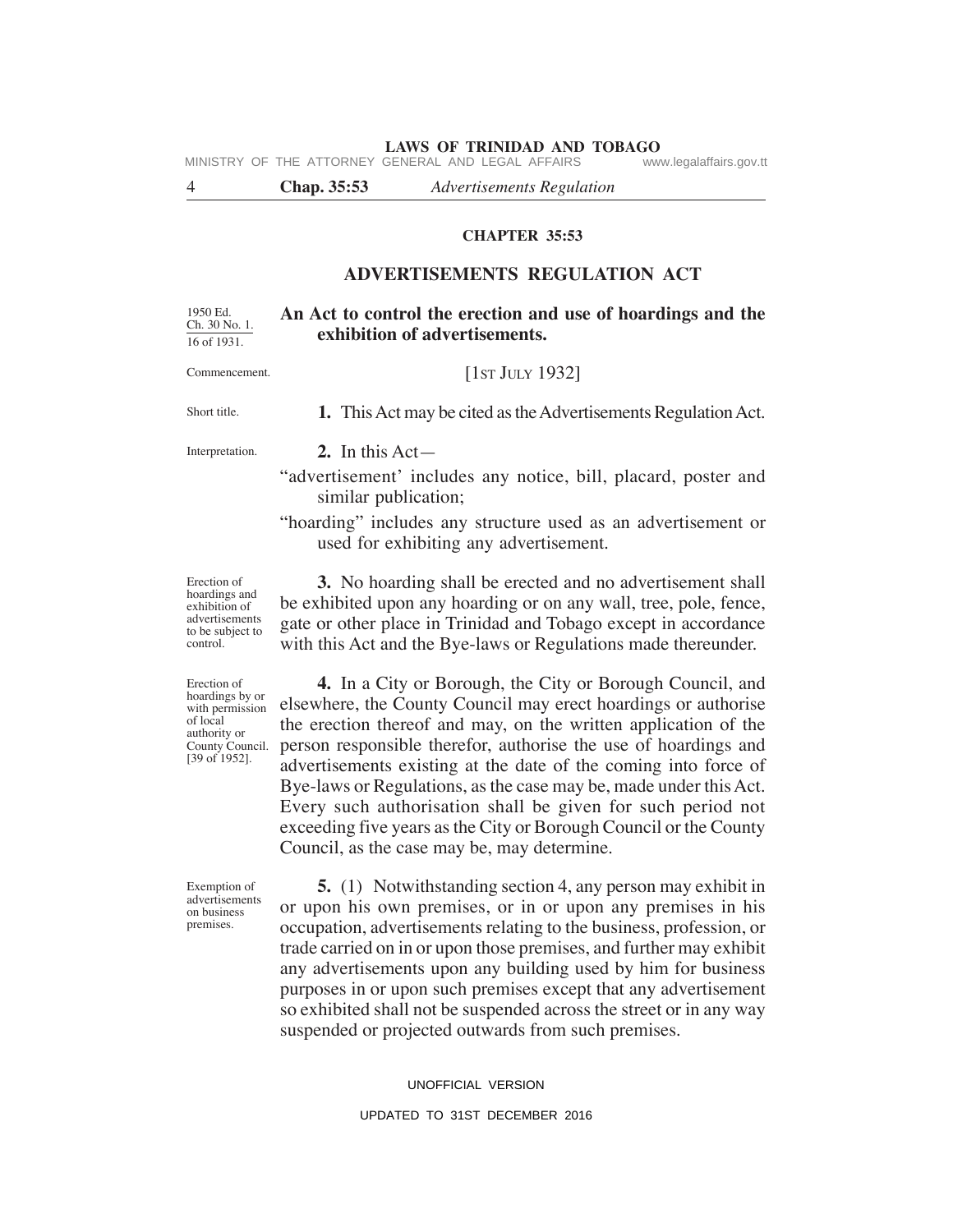| LAWS OF INHALDAD ARD TODAGO<br>MINISTRY OF THE ATTORNEY GENERAL AND LEGAL AFFAIRS | www.legalaffairs.gov.tt |  |
|-----------------------------------------------------------------------------------|-------------------------|--|
| Advertisements Regulation                                                         | Chap. 35:53             |  |

(2) Nothing in this section shall be deemed to derogate from or affect any of the powers conferred on the Port-of-Spain City Council by the former Ordinance.

**LAWS OF TRINIDAD AND TOBAGO**

Port-of-Spain Corporation Ordinance repealed by the Municipal Ch. 39. No. 1. 1950 Ed. 21 of 1990. (3) In subsection (2) "former Ordinance" means the Corporations Act 1990.

**6.** For a City or Borough, the City or Borough Council may Bye-laws and make Bye-laws, and for other parts of Trinidad and Tobago, the  $\frac{R$ egulations. Minister may, subject to affirmative resolution of Parliament, make Regulations—

- *(a)* for regulating, restricting or prohibiting the erection or hoardings and the exhibition of advertisements (other than advertisements exhibited in accordance with section 5) in such places and in such manner, or by such means, as to affect injuriously the amenities of a public park or pleasure promenade, or any place frequented by the public solely or chiefly on account of its beauty, or to disfigure the view of rural scenery from a highway or railway, or from any public place or water;
- *(b)* for levying a charge upon the exhibition of advertisements on hoardings erected by such City or Borough Council or by a County Council, as the case may be, in accordance with section 4.

**7.** If any person is aggrieved by the refusal of a County Appeal from Council to authorise the erection of any hoarding or the use of any decision of hoarding or advertisement as provided in section 4, such person [39 of 1952]. may appeal to the Minister, and if it appears to the Minister that the erection of such hoarding or the use of any hoarding or advertisement should be authorised under this Act, the Minister may give directions to the County Council to that effect.

**8.** (1) Unless authorised under section 4 or exempted under Removal of section 5, any hoarding erected and any advertisement exhibited boardings and at the date of the coming into force of Regulations or Bye-laws, as  $\frac{39 \text{ of } 1952.}{39 \text{ of } 1952.}$ the case may be, made under this Act, shall be removed by the person responsible therefore within six months from such date,

unauthorised

UNOFFICIAL VERSION UPDATED TO 31ST DECEMBER 2016

*L.R.O.*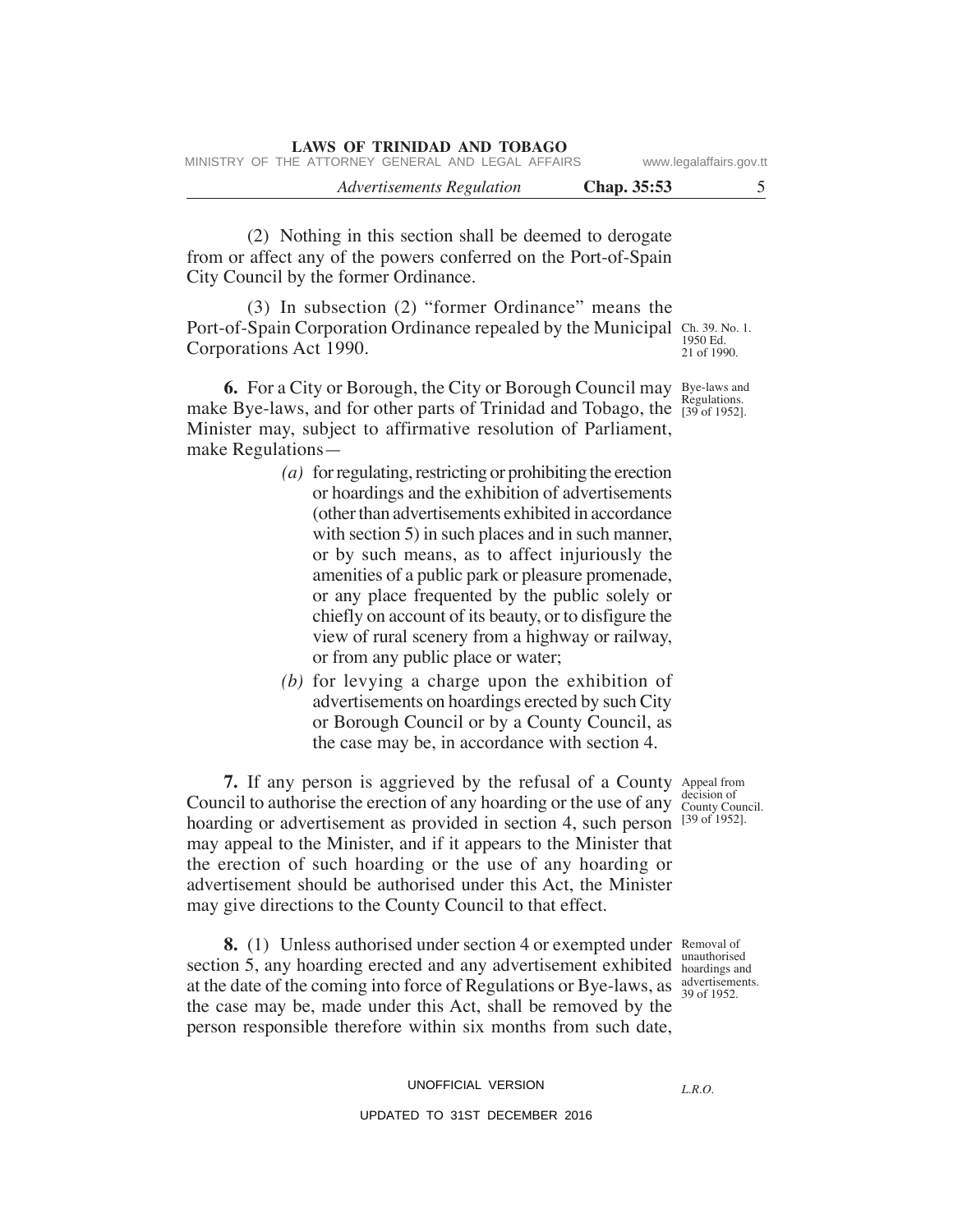and if not so removed such person shall be served with a notice in writing by the City or Borough Council or the County Council concerned to remove the hoarding or advertisement within one month, and on failure to comply with the notice, such person shall be deemed to have committed a contravention of this Act and is liable to the penalties hereinafter prescribed.

(2) If no person responsible therefore can be found within six months from the date of the coming into force of such Regulations or Bye-laws, the City or Borough Council, or the County Council, as the case may be, may remove or cause to be removed any such hoardings or advertisement and may do all such other acts and things as may be deemed necessary for the removal of the same.

**9.** (1) Any person committing a contravention of this Act or of any Regulations or Bye-laws made thereunder is liable, on summary conviction, to a fine of two hundred dollars, and to a further fine of forty dollars for every day during which the offence is continued after his conviction thereof. Penalties.

> (2) All penalties recovered under this Act for offences committed within a City or Borough shall be paid to the funds of the local authority concerned.

> **10.** Nothing in this Act shall apply to hoardings erected and advertisements exhibited by any Department of the Government or by any Defence Force authority, or by any Judicial authority, or by any Municipal authority, or to any notice relating to any service in a church, chapel, temple or mosque.

UPDATED TO 31ST DECEMBER 2016

UNOFFICIAL VERSION

Saving.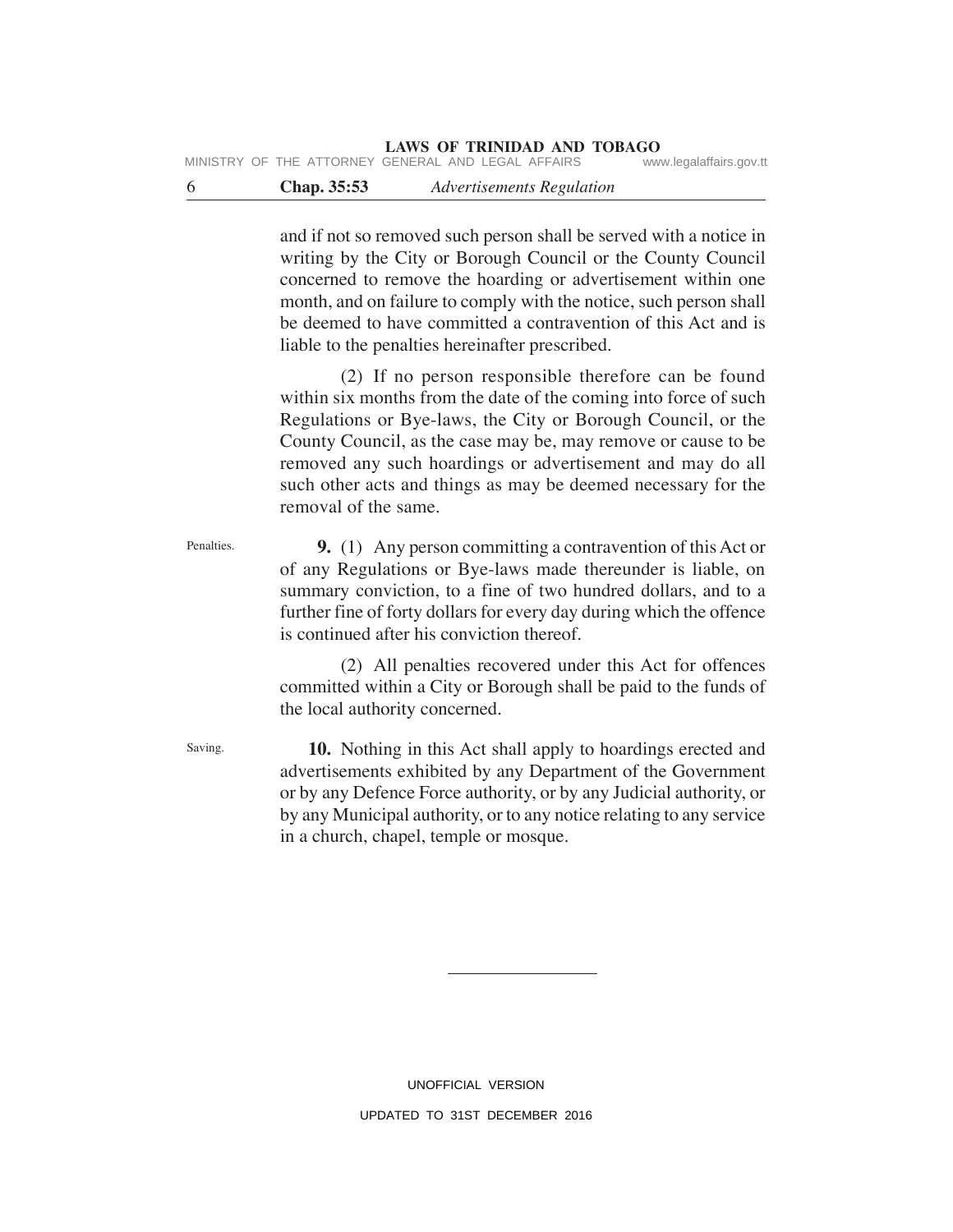MINISTRY OF THE ATTORNEY GENERAL AND LEGAL AFFAIRS www.legalaffairs.gov.tt

*Advertisements Regulation* **Chap. 35:53** 7

# **SUBSIDIARY LEGISLATION**

# **ADVERTISEMENTS AND HOARDINGS REGULATIONS**

#### ARRANGEMENT OF REGULATIONS

#### **REGULATION**

- 1. Citation.
- 2. Interpretation.
- 3. Permit.
- 4. Maximum height of hoarding.
- 5. Maintenance of hoarding.
- 6. Name and address of owner to be exhibited.
- 7. Advertisements to be secure, etc.
- 8. Removal of advertisements.
- 9. Owner to furnish name, etc., of advertiser.
- 10. Advertisement in Diego Martin.
- 11. Places mentioned in Second Schedule.
- 12. Obstruction to traffic.
- 13. No advertisement to be exhibited on tree, telephone post, etc.
- 14. Permit.
- 15. Application for permit
- 16. Application of Regulations.
- 17. Exemptions.

**FIRST SCHEDULE. SECOND SCHEDULE.**

UNOFFICIAL VERSION

*L.R.O.*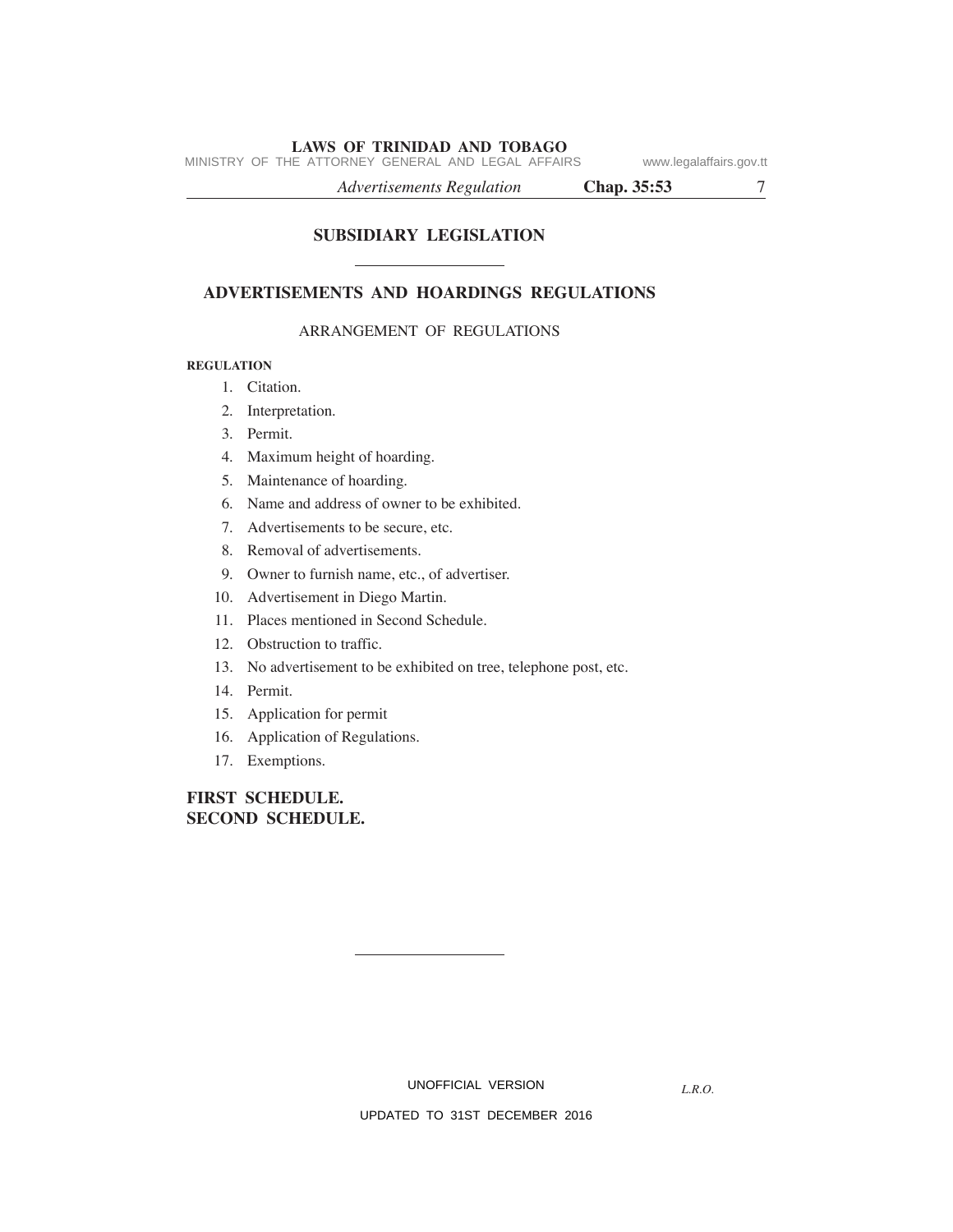| 8               | Chap. 35:53<br><b>Advertisements Regulation</b>                                                                                                                                                                                                                                                                                                                                                                                                                                        |
|-----------------|----------------------------------------------------------------------------------------------------------------------------------------------------------------------------------------------------------------------------------------------------------------------------------------------------------------------------------------------------------------------------------------------------------------------------------------------------------------------------------------|
| [Subsidiary]    |                                                                                                                                                                                                                                                                                                                                                                                                                                                                                        |
| 33/1954.        | ADVERTISEMENTS AND HOARDINGS REGULATIONS                                                                                                                                                                                                                                                                                                                                                                                                                                               |
|                 | made under section 6                                                                                                                                                                                                                                                                                                                                                                                                                                                                   |
| Citation.       | <b>1.</b> These Regulations may be cited as the Advertisements and<br>Hoardings Regulations, and shall be deemed to have come into<br>operation on the 1st March 1953.                                                                                                                                                                                                                                                                                                                 |
| Interpretation. | 2. $(1)$ In these Regulations —                                                                                                                                                                                                                                                                                                                                                                                                                                                        |
|                 | "advertisement" includes any notice, bill, placard, poster, and<br>similar publication;                                                                                                                                                                                                                                                                                                                                                                                                |
|                 | "Chief Executive Officer" means the Chief Executive Officer of<br>the County Council in which a hoarding or advertisement is<br>erected or exhibited respectively or intended to be erected<br>or exhibited;                                                                                                                                                                                                                                                                           |
|                 | "County Council" means the County Council in whose electoral<br>district a hoarding or advertisement is erected or exhibited<br>respectively or intended to be erected or exhibited;                                                                                                                                                                                                                                                                                                   |
|                 | "highway" includes any street, road, bridge, carriage-way, pier and<br>pavement to which the public have access;                                                                                                                                                                                                                                                                                                                                                                       |
|                 | "hoarding' includes any structure used as an advertisement or used<br>for exhibiting any advertisement;                                                                                                                                                                                                                                                                                                                                                                                |
|                 | (2) The Island-Ward of Tobago shall for all purposes of<br>these Regulations be deemed to be a County.                                                                                                                                                                                                                                                                                                                                                                                 |
| Permit.         | 3. No person shall erect a hoarding without a permit in writing<br>first obtained from the County Council. Such permit shall be in                                                                                                                                                                                                                                                                                                                                                     |
| First Schedule. | the form set out in the First Schedule and shall be in counterfoil<br>form. If required by the County Council the applicant shall submit<br>complete plans and sections of such hoarding. Such plans and<br>sections shall be sufficient to show the construction and location<br>of the hoarding with regard to the adjacent highway and houses, if<br>any, and be accompanied by a statement of the height of the<br>hoarding and of the materials of which it is to be constructed. |

UNOFFICIAL VERSION UPDATED TO 31ST DECEMBER 2016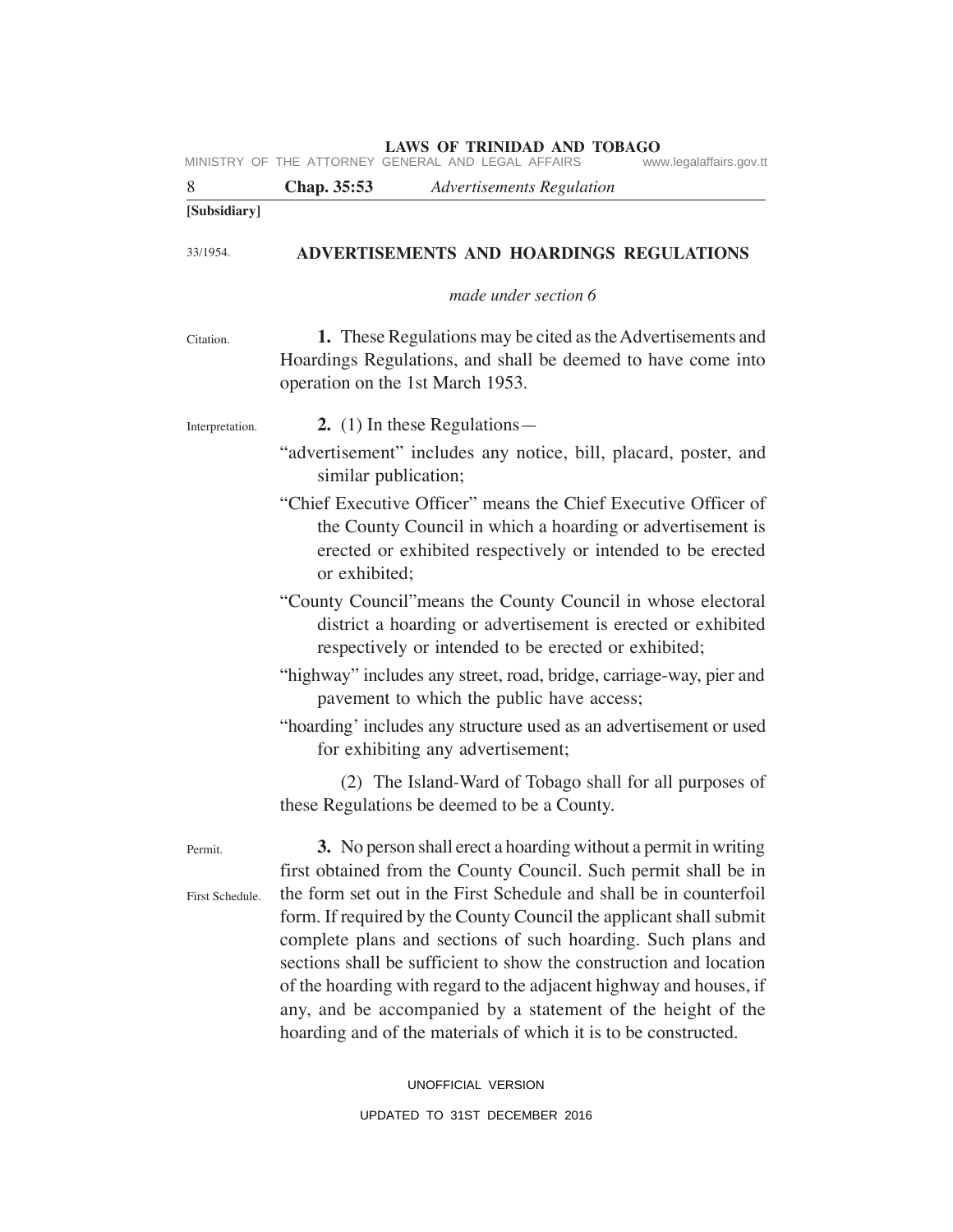| <b>LAWS OF TRINIDAD AND TOBAGO</b><br>MINISTRY OF THE ATTORNEY GENERAL AND LEGAL AFFAIRS |             | www.legalaffairs.gov.tt |
|------------------------------------------------------------------------------------------|-------------|-------------------------|
| Advertisements Regulation                                                                | Chap. 35:53 | $\Omega$                |
| Advertisements and Hoardings Regulations                                                 |             | [Subsidiary]            |

**4.** No person shall erect a hoarding so that any portion of it is Maximum at less distance from a highway than  $1\frac{1}{2}$  times the maximum height hoarding. of the hoarding from the ground. height of

**5.** The owner of, and, in his default, any person in receipt of Maintenance of any rents or profits from the use of any hoarding shall maintain such hoarding in a proper state of repair and security to the satisfaction of the County Council, failing which the County Council may remove such hoarding at the expense of the owner, and in his default, of any person in receipt of any rents or profits from the use of such hoarding. The removal by the County Council of such hoarding shall not relieve the owner from any of the penalties provided for under the Act.

**6.** The owner of every hoarding shall exhibit and keep Name and exhibited his name and address in a conspicuous position on the owner to be front thereof and in such character as to be clearly legible. Written notice of any change of such ownership shall be given to the County Council by the new owner within thirty days.

**7.** No person shall exhibit or cause to be exhibited on any Advertisements hoarding or on any wall, fence, gate or other place any advertisement that is not placed on or upon or affixed to such hoarding, wall, fence, gate or other place in a secure, neat, and orderly manner.

**8.** Where any advertisement exhibited on any hoarding, or Removal of on any wall, fence, gate or other place is defaced or is in an unsightly or torn or detached condition, the owner of such hoarding, wall, fence, gate or place, and, in his default, the person on whose behalf such advertisement is exhibited, and, in his default, any person in receipt of any rents or profits from the use of such hoarding, wall, fence, gate or place, shall, on receiving notice in writing to that effect from the County Council remove such advertisement within such time as may be specified in such notice.

> UNOFFICIAL VERSION UPDATED TO 31ST DECEMBER 2016

hoarding.

address of exhibited.

to be secure, etc.

advertisements.

*L.R.O.*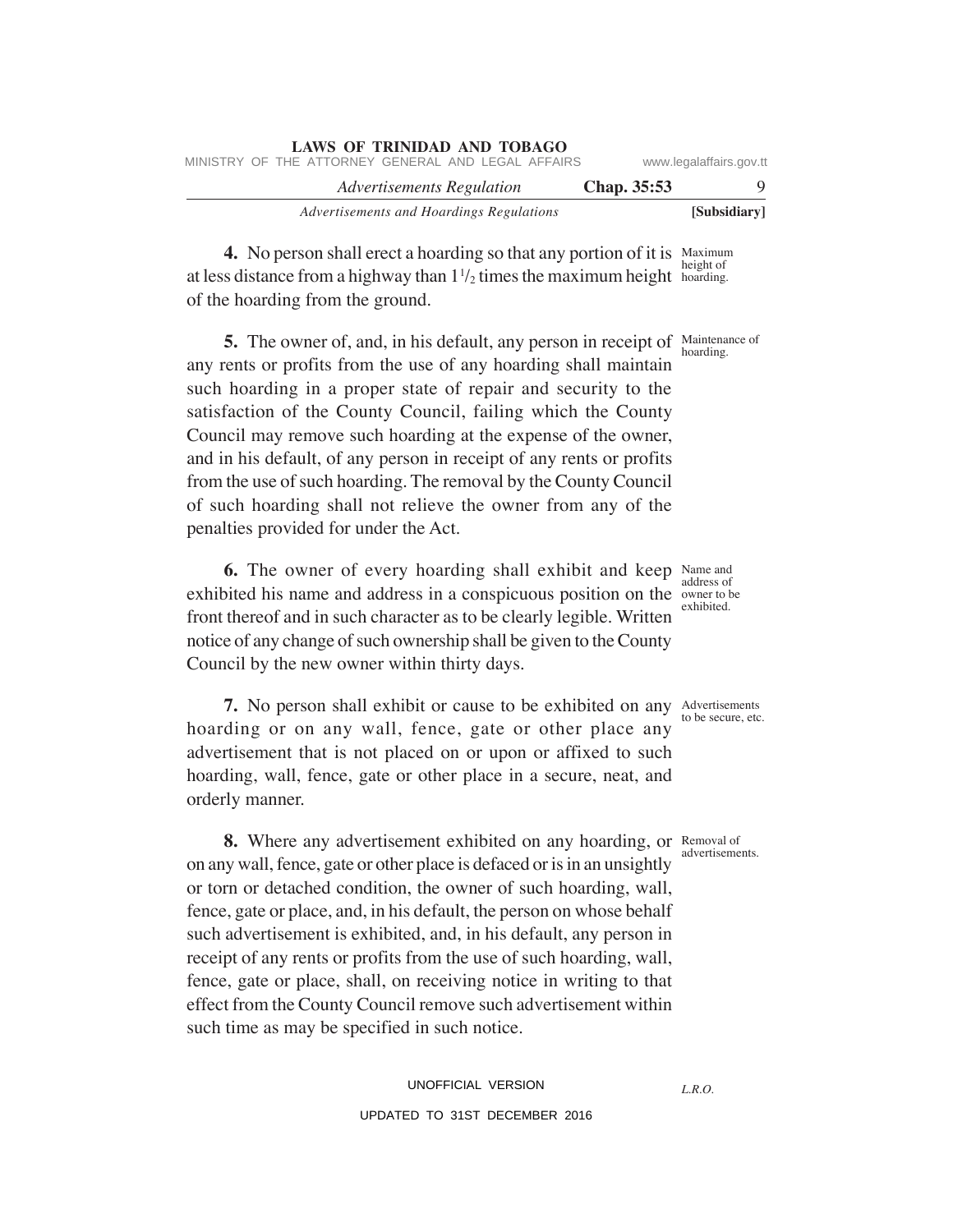|                                                                            | <b>LAWS OF TRINIDAD AND TOBAGO</b><br>MINISTRY OF THE ATTORNEY GENERAL AND LEGAL AFFAIRS<br>www.legalaffairs.gov.tt                                                                                                                                                                                                                                                                                                                                                                                                             |
|----------------------------------------------------------------------------|---------------------------------------------------------------------------------------------------------------------------------------------------------------------------------------------------------------------------------------------------------------------------------------------------------------------------------------------------------------------------------------------------------------------------------------------------------------------------------------------------------------------------------|
| 10                                                                         | Chap. 35:53<br><b>Advertisements Regulation</b>                                                                                                                                                                                                                                                                                                                                                                                                                                                                                 |
| [Subsidiary]                                                               | Advertisements and Hoardings Regulations                                                                                                                                                                                                                                                                                                                                                                                                                                                                                        |
| Owner to<br>furnish name,<br>etc., of<br>advertiser.                       | 9. The owner of, and in his default, any person in receipt<br>of any rents or profits from the use of any hoarding shall, when<br>required by the County Council, furnish the name and address<br>of any person on whose behalf any advertisement on such<br>hoarding is exhibited.                                                                                                                                                                                                                                             |
| Advertisement<br>in Diego Martin.                                          | <b>10.</b> No person shall erect any hoarding or exhibit or cause to<br>be exhibited any advertisement within the Ward of Diego Martin<br>so that such hoarding or advertisement may be seen from the sea.                                                                                                                                                                                                                                                                                                                      |
| Places<br>mentioned in<br>Second<br>Schedule.                              | 11. No person shall erect any hoarding or exhibit or cause to<br>be exhibited any advertisement so that such hoarding or<br>advertisement may be seen from the places mentioned in the<br>Second Schedule.                                                                                                                                                                                                                                                                                                                      |
| Obstruction to<br>traffic.                                                 | 12. No person shall erect any hoarding or exhibit or cause to<br>be exhibited any advertisement at any road junction or curve in<br>such a manner or place as to obstruct the clear view of traffic.                                                                                                                                                                                                                                                                                                                            |
| No<br>advertisement to<br>be exhibited on<br>tree, telephone<br>post, etc. | 13. No person shall exhibit any advertisement on any tree,<br>telephone post, telegraph pole or electric lighting pole so that such<br>advertisement shall be visible from any highway.                                                                                                                                                                                                                                                                                                                                         |
| Permit.                                                                    | <b>14.</b> No person shall exhibit or cause to be exhibited any<br>advertisement on any wall, fence, gate or other place visible from<br>a highway, other than advertisements permitted by section 5 of the<br>Act and a hoarding authorised for that purpose under these<br>Regulations, without a permit in writing first obtained from the<br>County Council by the owner of the wall, fence, gate or other place,<br>allowing the said wall, fence, gate or other place to be used for the<br>exhibition of advertisements. |
| First Schedule.                                                            | Such permit shall be in the form set out in the First Schedule<br>and shall be in counterfoil form.                                                                                                                                                                                                                                                                                                                                                                                                                             |
| Application for<br>permit.                                                 | <b>15.</b> Applications to the County Councils for the permits<br>$\mathcal{L}_{\text{max}}$ 2 and 14 about the in the fi                                                                                                                                                                                                                                                                                                                                                                                                       |

referred to in regulations 3 and 14 shall be in the forms set out in the First Schedule. Copies of these forms may be obtained at the offices of the County Council. First Schedule.

UNOFFICIAL VERSION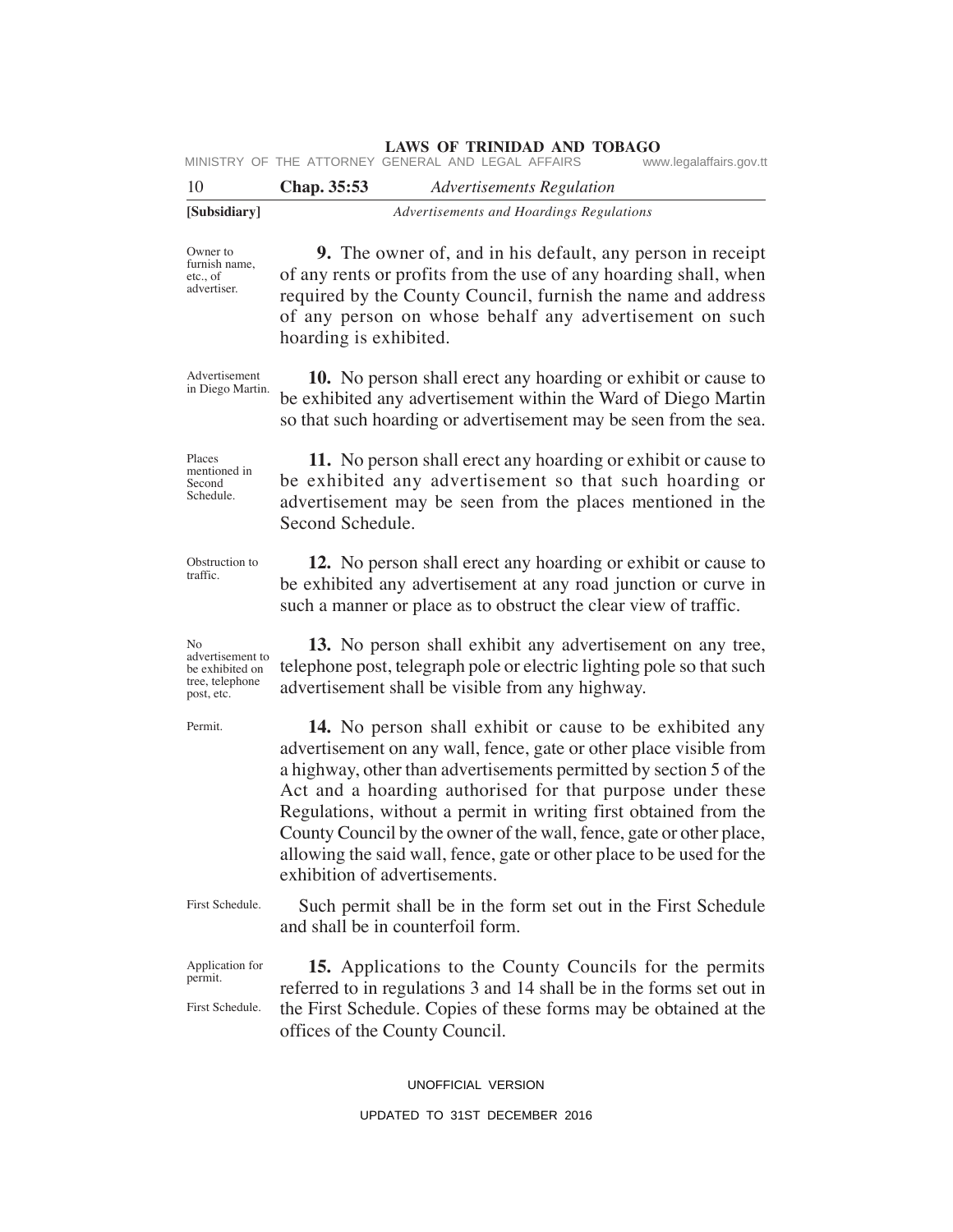|  | LAWS OF TRINIDAD AND TOBAGO                        |                           |             |                         |  |
|--|----------------------------------------------------|---------------------------|-------------|-------------------------|--|
|  | MINISTRY OF THE ATTORNEY GENERAL AND LEGAL AFFAIRS |                           |             | www.legalaffairs.gov.tt |  |
|  |                                                    | Advertisements Regulation | Chap. 35:53 |                         |  |
|  | Advertisements and Hoardings Regulations           |                           |             | [Subsidiary]            |  |

**16.** These Regulations shall not apply to any advertisement Application of on any cart, carriage or other vehicle, or to any advertisement on any board, support or framework carried by any person. Regulations.

17. These Regulations shall not apply to the City of Port-of- Exemptions. Spain, the City of San Fernando or to the Borough of Arima.

# **FIRST SCHEDULE**

#### **FORM OF PERMIT TO ERECT A HOARDING** Regulation 3.

| Amount paid in fees (if Government Hoarding) |
|----------------------------------------------|
|                                              |
|                                              |

....................................................................... *Signature of Chief Executive Officer*

# FORM OF PERMIT TO USE A WALL, FENCE, GATE OR Regulation 14. **OTHER PLACE FOR THE EXHIBITION OF ADVERTISEMENTS**

....................................................................... *Signature of Chief Executive Officer*

UNOFFICIAL VERSION

*L.R.O.*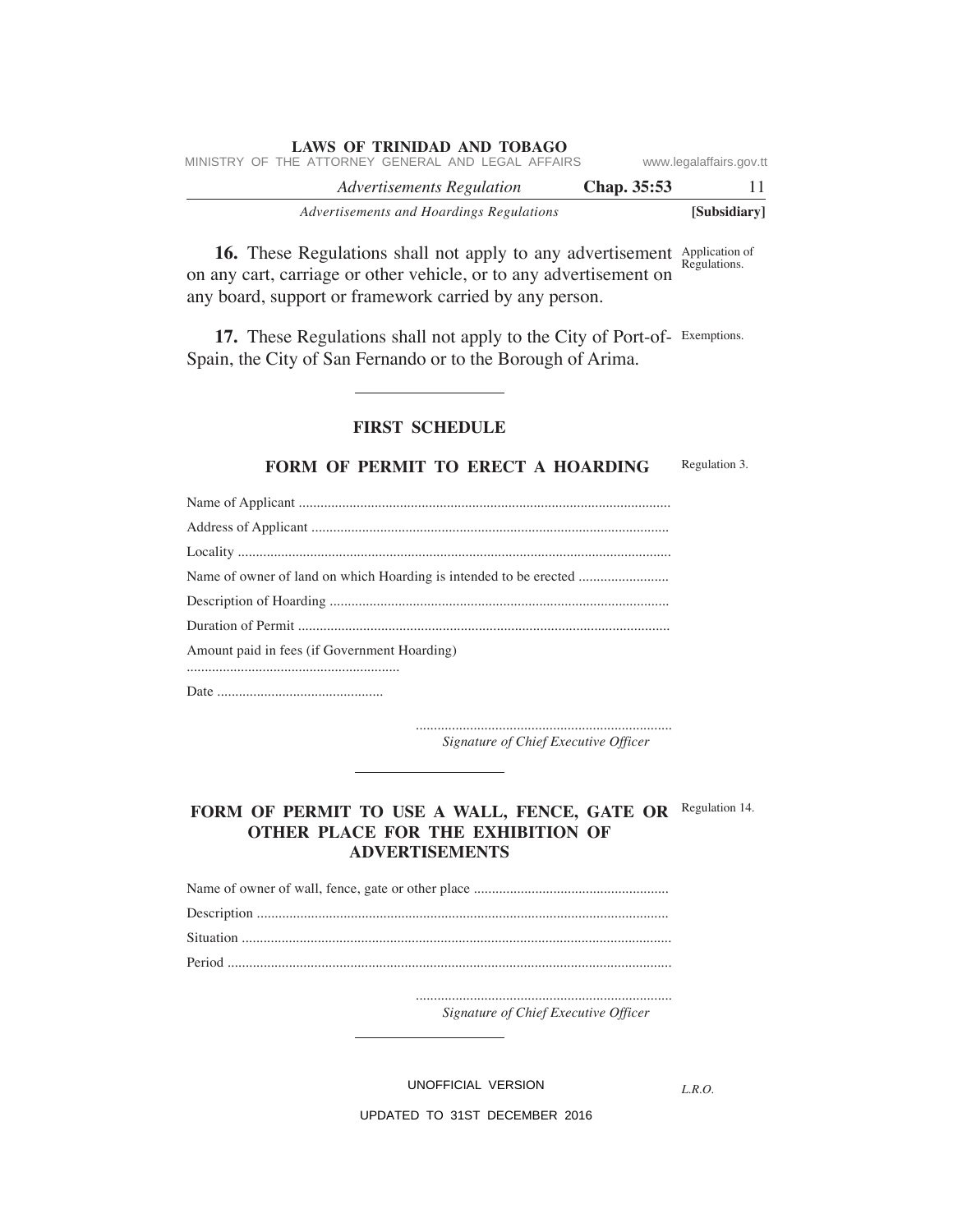**LAWS OF TRINIDAD AND TOBAGO** MINISTRY OF THE ATTORNEY GENERAL AND LEGAL AFFAIRS

12 **Chap. 35:53** *Advertisements Regulation*

**[Subsidiary]** *Advertisements and Hoardings Regulations*

### **FORM OF APPLICATION FOR A PERMIT TO ERECT A HOARDING**

Loality in which Hoarding is intended to be erected ...................................................

Description of Hoarding ..............................................................................................

Size of Hoarding .......................................................................................................... Period applied for ........................................................................................................

Signature of owner of Hoarding ..................................................................................

Signature of owner of land on which Hoarding is intended to be erected ...................

#### **FORM OF APPLICATION FOR A PERMIT TO USE A WALL, FENCE, GATE OR OTHER PLACE FOR THE EXHIBITION OF ADVERTISEMENTS**

....................................................................... *Signature of Owner*

#### **SECOND SCHEDULE**

Mucurapo Road from the City boundary to the Western Main Road. Western Main Road from its junction with the Mucurapo Road to Teteron Bay. Tucker Valley Road. Diego Martin Road. St. Lucien Road. Morne Coco Road. Saddle Road. Fort George Road. Long Circular Road. Lady Chancellor Road. Coblentz Avenue. Ariapita Road. Fondes Amandes Road. La Fantasie Road. Nook Avenue. Church Road.

#### UNOFFICIAL VERSION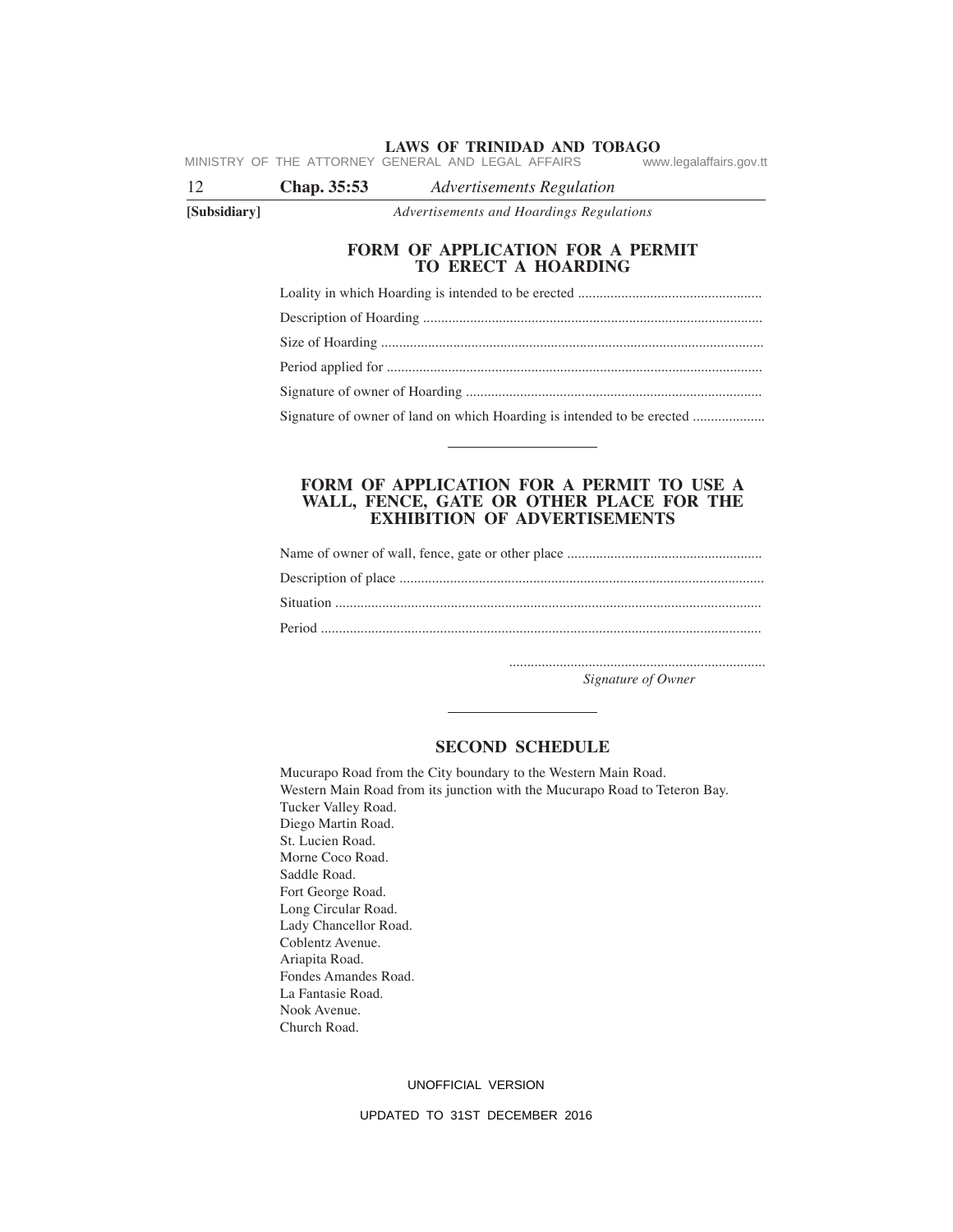*Advertisements and Hoardings Regulations* **[Subsidiary] LAWS OF TRINIDAD AND TOBAGO** *Advertisements Regulation* **Chap. 35:53** 13 Cemetery Road. Sydenham Avenue. Hutton Road. St. Ann's Road. Cascade Road. Eastern Main Road from the Oropuna River in d'Abadie Village to the Mausica River. Eastern Main Road from its junction with the Heights of Guanapo Road to the former Trinidad Government Railway Crossing at Guaico. Eastern Main Road from the Sangre Grande River to Cocal Beach. Toco Main Road from Oropouche River to Rio Grande River and from Matura River to the Paria Main Road. Paria Main Road from Galera Lighthouse to Sans Souci. Maracas Road. Caura Royal Road. Arima-Blanchisseuse Road. Golden Grove Road. Caroni Road from its junction with the Golden Grove Road to its junction with the Southern Main Road. The Southern Main Road. The Papourie Road from its junction with the Southern Main Road to its junction with the San Fernando-Siparia-Erin Road. The Naparima-Mayaro Road. The Reform Road. The Manahambre Road. Cedar Hill Road. Mayo Road from its junction with the Couva Main Road to its junction with the Cedar Hill Road. Tortuga Road. Couva Main Road. Corosal Road from its junction with the Tortuga Road to its junction with the Couva Main Road. The North Post. The Blue Basin. Macqueripe Bay. Maracas Bay. The Cocal Beach. Balandra Bay. Salibia Bay (Toco). Pointe Galera. The Churchill-Roosevelt Highway. Paria Main Road from the Grande Riviere River to its terminus at Matelot Village. The Mayaro Beach. The Caparo Valley Brasso Road. The Chin Chin Road from its junction with the Madras Settlement Road to its junction with the Southern Main Road. The Madras Settlement Road. MINISTRY OF THE ATTORNEY GENERAL AND LEGAL AFFAIRS www.legalaffairs.gov.tt

The Lopinot Road.

#### UNOFFICIAL VERSION

*L.R.O.*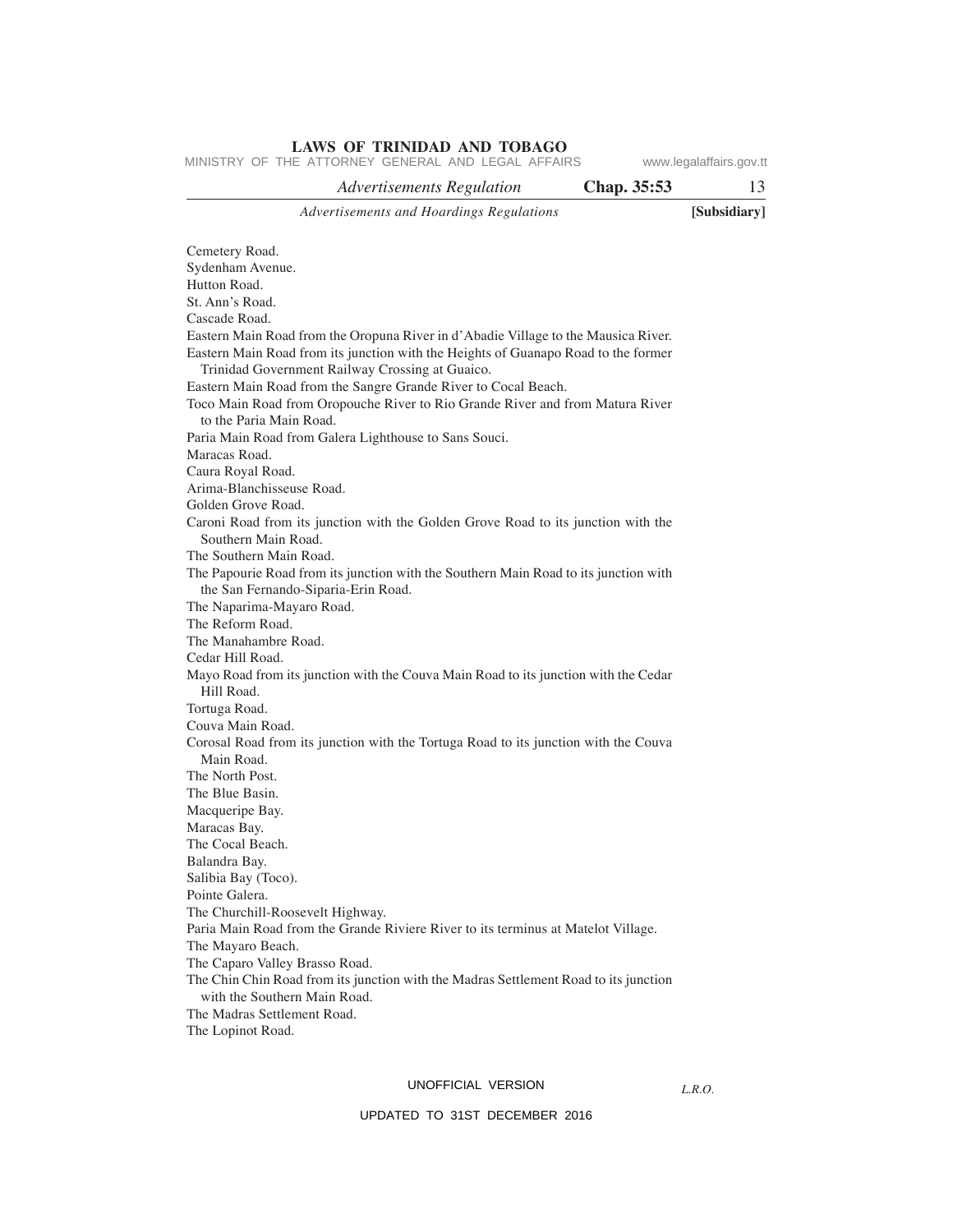MINISTRY OF THE ATTORNEY GENERAL AND LEGAL AFFAIRS www.legalaffairs.gov.tt

| 14           | Chap. 35:53                                                      | Advertisements Regulation                |  |
|--------------|------------------------------------------------------------------|------------------------------------------|--|
| [Subsidiary] |                                                                  | Advertisements and Hoardings Regulations |  |
|              | The Caroni Savannah Road.<br>The San Fernando-Siparia-Erin Road. |                                          |  |
|              | North Coast Road.                                                |                                          |  |
|              | Maracas Beach.                                                   |                                          |  |
|              | .                                                                |                                          |  |

In the Island-Ward of Tobago—

- *(a)* The Fort George Area.
- *(b)* The junction of the Northside Main Road and the Mason Hall Government School Road.

UNOFFICIAL VERSION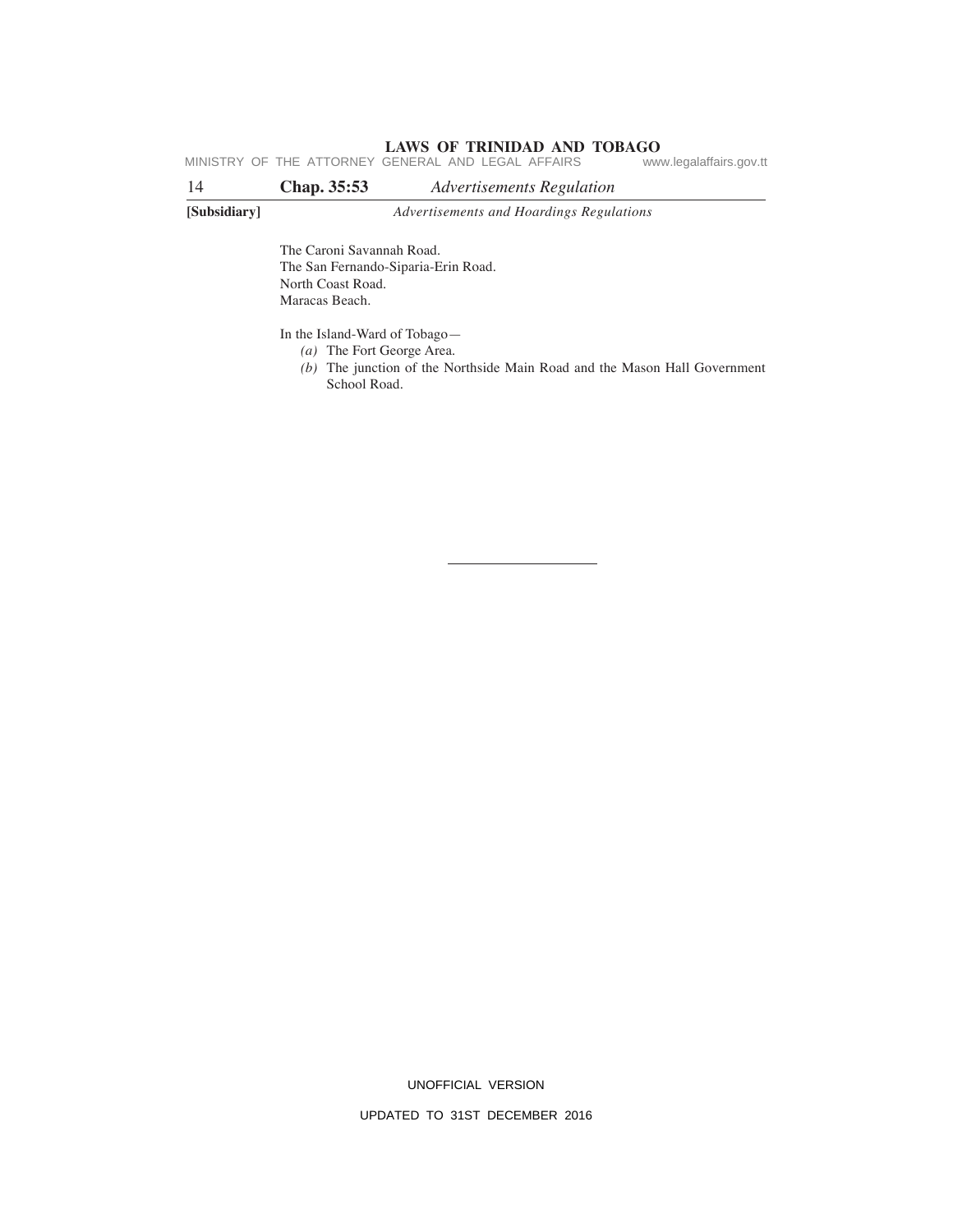MINISTRY OF THE ATTORNEY GENERAL AND LEGAL AFFAIRS www.legalaffairs.gov.tt

*Advertisements Regulation* **Chap. 35:53** 15

**[Subsidiary]**

# **PORT-OF-SPAIN ADVERTISEMENTS AND HOARDINGS BYE-LAWS**

# ARRANGEMENT OF BYE-LAWS

#### **BYE-LAW**

- 1. Citation.
- 2. Interpretation.
- 3. Permit.
- 4. Distance.
- 5. Maintenance of hoarding.
- 6. Name and address of owner to be exhibited.
- 7. Advertisement to be secure, etc.
- 8. Removal of advertisement.
- 9. Furnishing name and address.
- 10. Places mentioned in Second Schedule.
- 11. Obstructing view of traffic.
- 12. Advertisement not to be visible from street.
- 13. Advertisement must be with permit.
- 14. Application for permit.
- 15. Exemption.
- 16. Application of Bye-laws.

# **FIRST SCHEDULE. SECOND SCHEDULE.**

UNOFFICIAL VERSION

*L.R.O.*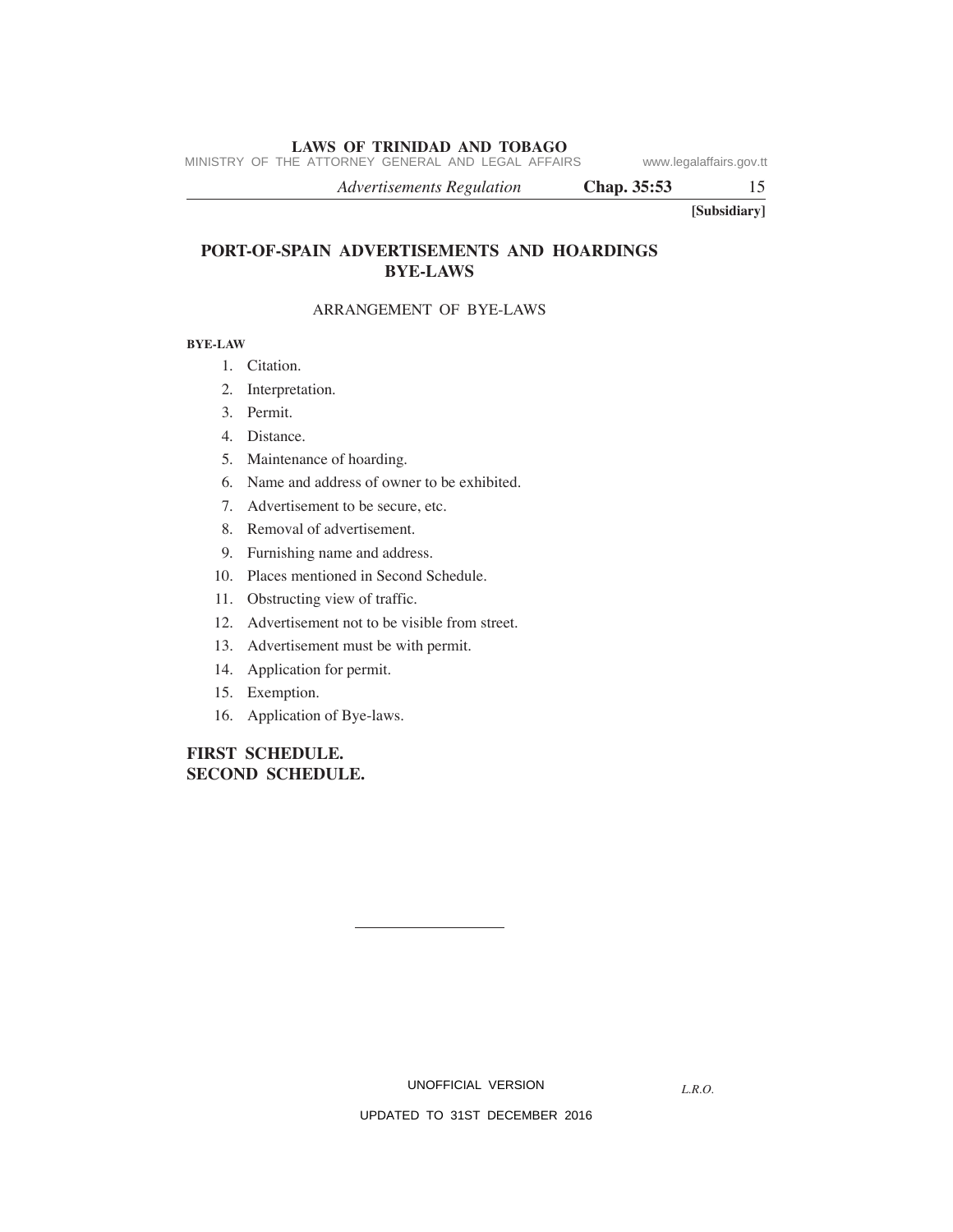| [Subsidiary] |             |                                                    |                         |
|--------------|-------------|----------------------------------------------------|-------------------------|
| -16          | Chap. 35:53 | Advertisements Regulation                          |                         |
|              |             | MINISTRY OF THE ATTORNEY GENERAL AND LEGAL AFFAIRS | www.legalaffairs.gov.tt |

**PORT-OF-SPAIN ADVERTISEMENTS AND HOARDINGS BYE-LAWS** 9.6.32.

*made under section 6*

| Citation.                   | 1. These Bye-laws may be cited as the Port-of-Spain                                                                                                                                                                                                                                                                                                                                                                                                                                                                                                                                                       |  |
|-----------------------------|-----------------------------------------------------------------------------------------------------------------------------------------------------------------------------------------------------------------------------------------------------------------------------------------------------------------------------------------------------------------------------------------------------------------------------------------------------------------------------------------------------------------------------------------------------------------------------------------------------------|--|
|                             | Advertisements and Hoardings Bye-laws.                                                                                                                                                                                                                                                                                                                                                                                                                                                                                                                                                                    |  |
| Interpretation.             | 2. In these Bye-laws—<br>"advertisement" includes any notice, bill, placard, poster, and<br>similar publication;<br>"the Council" means the City Council of Port-of-Spain;<br>"hoarding" includes any structure used as an advertisement or<br>used for exhibiting any advertisement;<br>"street" includes any highway, and any public bridge, road, lane,<br>footway, square, children's playgrounds, court, alley, or<br>passage, whether a thoroughfare or not.                                                                                                                                        |  |
| Permit.<br>First Schedule.  | 3. No person shall erect a hoarding without a permit in writing<br>first obtained from the Council. The permit may be in the form set<br>out in the First Schedule and shall be in counterfoil form. If required<br>by the Council the applicant shall submit complete plans and<br>sections of the hoarding. Such plans and sections shall be sufficient<br>to show the construction and location of the hoarding with regard<br>to the adjacent street and houses, if any, and be accompanied by a<br>statement of the height of the hoarding and of the materials of<br>which it is to be constructed. |  |
| Distance.                   | 4. No person shall erect a hoarding so that any portion of it is<br>at a less distance from any street than may be prescribed by the<br>Council in each case.                                                                                                                                                                                                                                                                                                                                                                                                                                             |  |
| Maintenance of<br>hoarding. | <b>5.</b> The owner of, and, in his default, any person in receipt of<br>any rents or profits from the use of any hoarding shall maintain<br>the hoarding in a proper state of repair and security to the<br>satisfaction of the Council, failing which the Council may remove                                                                                                                                                                                                                                                                                                                            |  |

UNOFFICIAL VERSION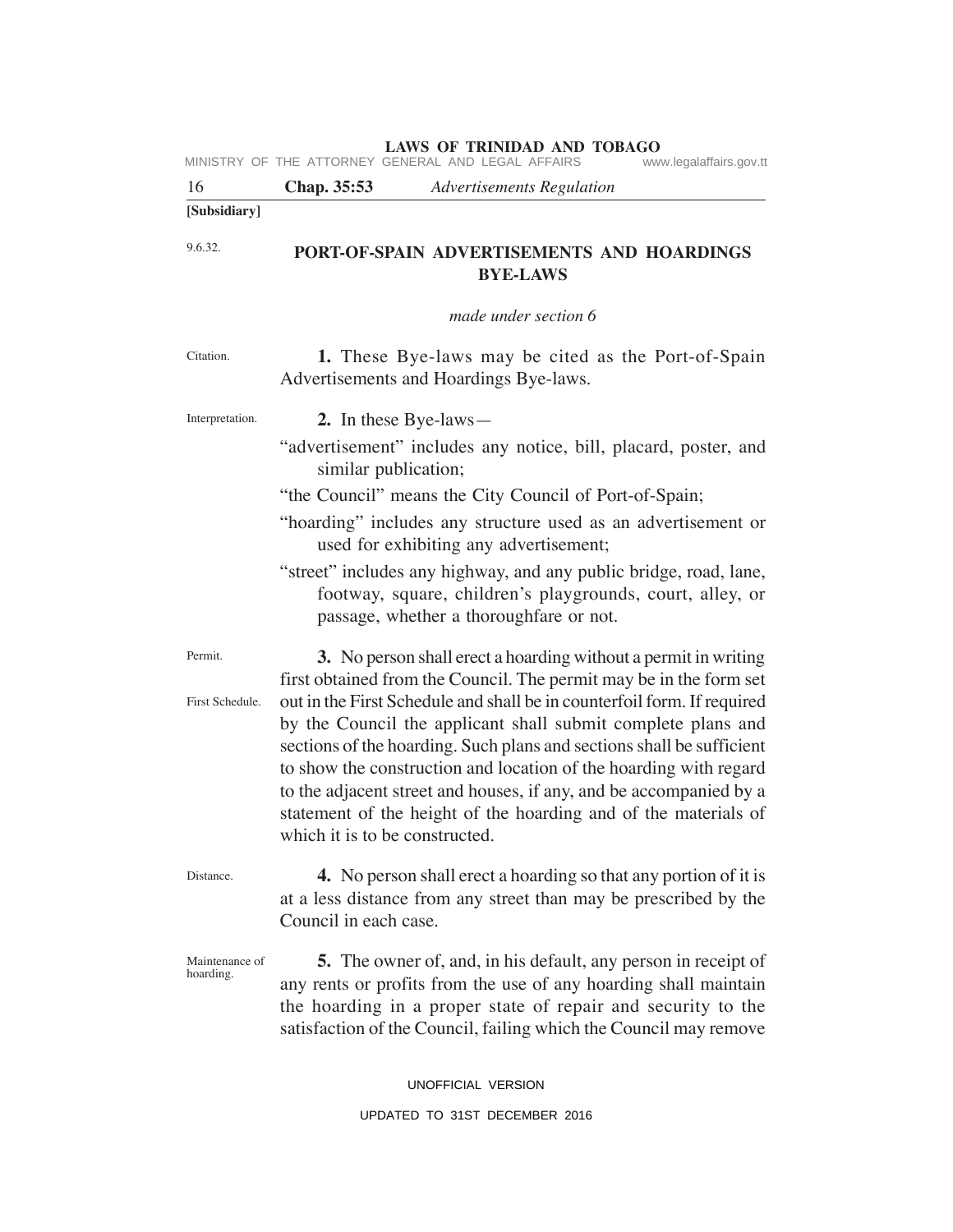| www.legalaffairs.gov.tt |             |                           | <b>LAWS OF TRINIDAD AND TOBAGO</b><br>MINISTRY OF THE ATTORNEY GENERAL AND LEGAL AFFAIRS |  |
|-------------------------|-------------|---------------------------|------------------------------------------------------------------------------------------|--|
| 17                      | Chap. 35:53 | Advertisements Regulation |                                                                                          |  |
| [Subsidiary]            |             |                           | Port-of-Spain Advertisements and Hoardings Bye-laws                                      |  |

the hoarding at the expense of the owner, and in his default, of any person in receipt of any rents or profits from the use of the hoarding. The removal by the Council of the hoarding shall not relieve the owner from any of the penalties provided for under the Act.

**6.** The owner of every hoarding shall exhibit and keep Name and exhibited his name and address in a conspicuous position on the  $\frac{\text{address of}}{\text{owner to }t}$ front thereof and in such character as to be clearly legible. Written notice of any change of the ownership shall be given to the Council by the new owner within thirty days.

**7.** No person shall exhibit or cause to be exhibited on any Advertisement hoarding, or on any wall, fence, gate or other place any advertisement that is not placed on or upon or affixed to the hoarding, wall, fence, gate or other place in a secure, neat, and orderly manner.

8. Where any advertisement exhibited on any hoarding, or Removal of on any wall, fence, gate or other place is defaced or is in an unsightly or torn or detached condition, the owner of the hoarding, wall, fence, gate or place, and, in his default, the person on whose behalf the advertisement is exhibited, and, in his default, any person in receipt of any rents or profits from the use of the hoarding, wall, fence, gate or place, shall, on receiving notice in writing to that effect from the Council remove the advertisement within such time as may be specified in the notice.

**9.** The owner of, and in his default, any person in receipt of Furnishing name any rents or profits from the use of any hoarding shall, when required by the Council, furnish the name and address of any person on whose behalf any advertisement on the hoarding is exhibited.

10. No person shall exhibit except with the sanction of the Places Council any advertisement within forty yards from any of the places Second mentioned in the Second Schedule, so that the advertisement or any hoarding on which the advertisement is exhibited may be seen by any person in or on such places.

owner to be exhibited.

to be secure etc.

advertisement.

and address.

mentioned in Schedule.

# UNOFFICIAL VERSION UPDATED TO 31ST DECEMBER 2016

*L.R.O.*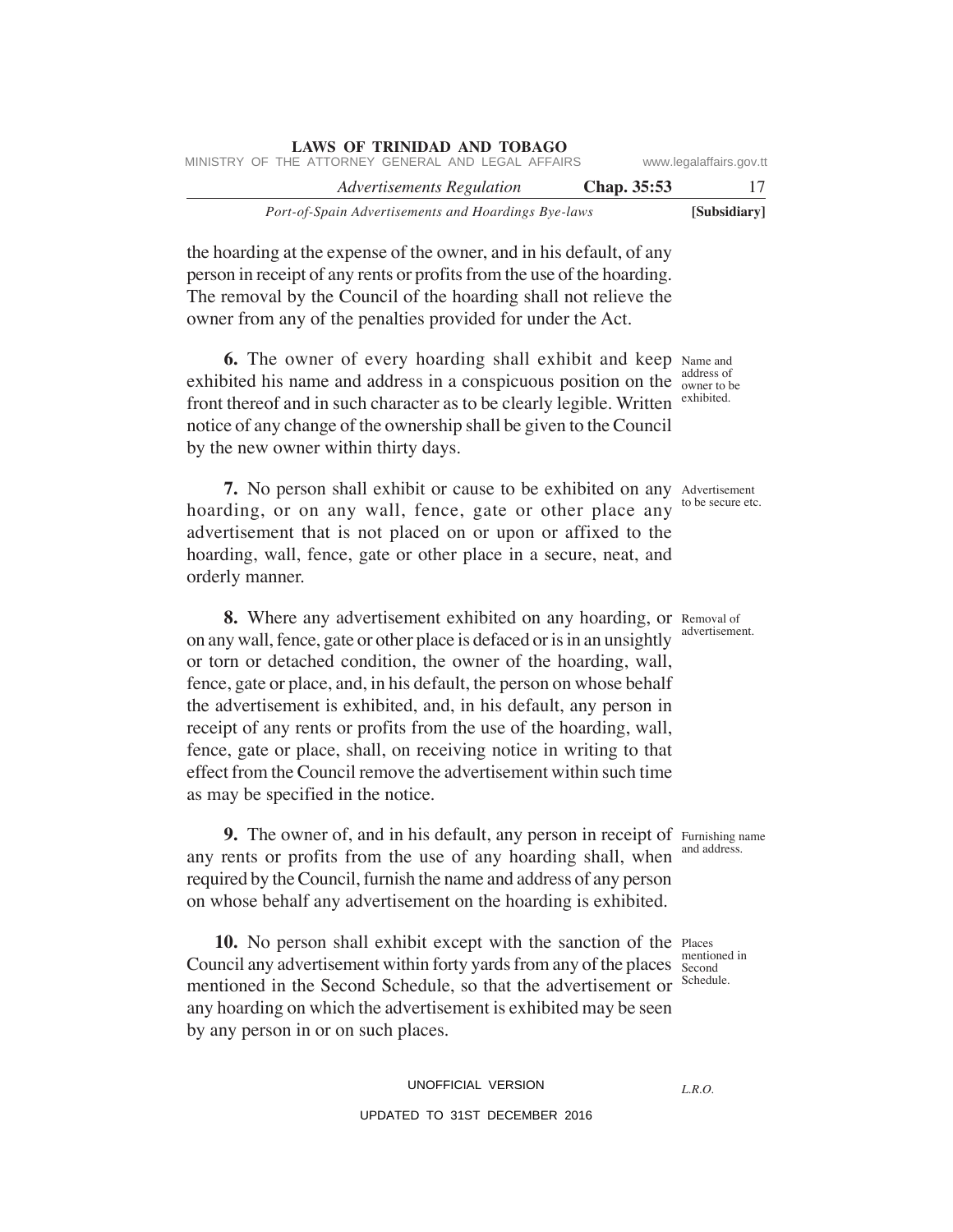MINISTRY OF THE ATTORNEY GENERAL AND LEGAL AFFAIRS www.legalaffairs.gov.tt

| 18                                                         | Chap. 35:53                   | <b>Advertisements Regulation</b>                                                                                                                                                                                                                                                                                                                                                                                                                                                            |
|------------------------------------------------------------|-------------------------------|---------------------------------------------------------------------------------------------------------------------------------------------------------------------------------------------------------------------------------------------------------------------------------------------------------------------------------------------------------------------------------------------------------------------------------------------------------------------------------------------|
| [Subsidiary]                                               |                               | Port-of-Spain Advertisements and Hoardings Bye-laws                                                                                                                                                                                                                                                                                                                                                                                                                                         |
| Obstructing<br>view of traffic.                            |                               | 11. No person shall erect any hoarding or exhibit or cause to<br>be exhibited any advertisement at any street junction or curve in<br>such a manner or place as to obstruct the clear view of traffic.                                                                                                                                                                                                                                                                                      |
| Advertisement<br>not to be visible.<br>from street.        |                               | 12. No person shall exhibit any advertisement on any tree,<br>telephone post, telegraph pole or electric lighting pole so that the<br>advertisement is visible from any street.                                                                                                                                                                                                                                                                                                             |
| Advertisement<br>must be with<br>permit.                   | advertisements.               | 13. No person shall exhibit or cause to be exhibited any<br>advertisement on any wall, fence, gate or other place visible from<br>a street, other than advertisements permitted by section 5 of the<br>Act and a hoarding authorised for that purpose under these bye-<br>laws, without a permit in writing first obtained from the Council<br>by the owner of the wall, fence, gate or other place, allowing the<br>said wall, fence, gate or other place to be used for the exhibition of |
| First Schedule.                                            | shall be in counterfoil form. | Such permit may be in the form set out in the First Schedule and                                                                                                                                                                                                                                                                                                                                                                                                                            |
| Application for<br>permit.<br>First Schedule.              |                               | 14. Applications to the Council for the permits referred to in<br>bye-laws 3 and 13 shall be in the forms set out in the First Schedule.<br>Copies of these forms may be obtained at the City Engineer's office.                                                                                                                                                                                                                                                                            |
| Exemption.                                                 |                               | 15. These Bye-laws shall not apply to any advertisement on<br>any cart, carriage or other vehicle or to any advertisement on any<br>board, support or framework carried by any person.                                                                                                                                                                                                                                                                                                      |
| Application of<br>Bye-laws.<br>Ch. 39 No. 1<br>(1950 Ed.). |                               | <b>16.</b> These Bye-laws shall apply to the City of Port-of-Spain<br>as defined by the Municipal Corporations Act.                                                                                                                                                                                                                                                                                                                                                                         |
|                                                            |                               |                                                                                                                                                                                                                                                                                                                                                                                                                                                                                             |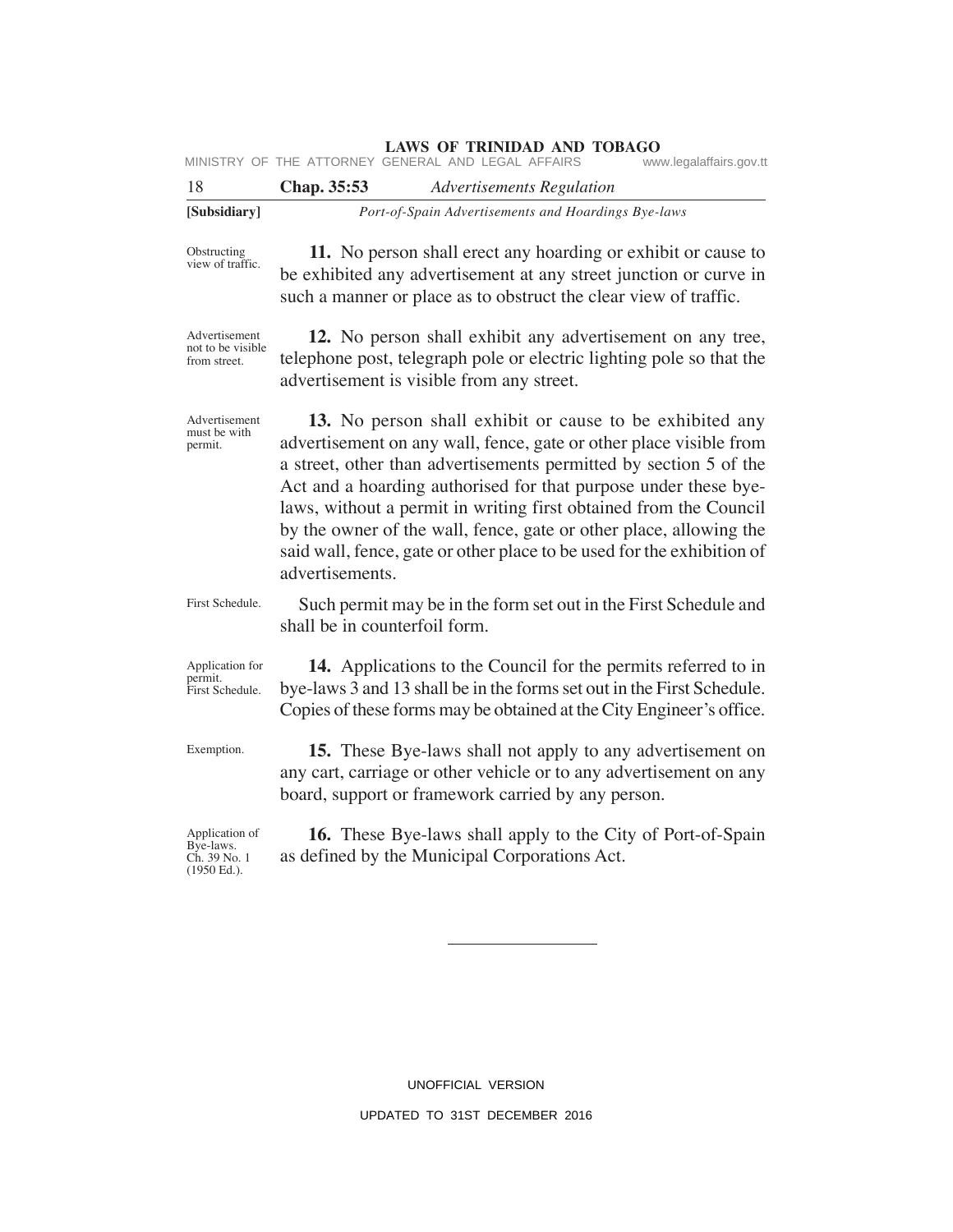| <b>LAWS OF TRINIDAD AND TOBAGO</b><br>MINISTRY OF THE ATTORNEY GENERAL AND LEGAL AFFAIRS | www.legalaffairs.gov.tt |
|------------------------------------------------------------------------------------------|-------------------------|
| <i>Advertisements Regulation</i><br>Chap. 35:53                                          | 19                      |
| Port-of-Spain Advertisements and Hoardings Bye-laws                                      | [Subsidiary]            |
| <b>FIRST SCHEDULE</b>                                                                    |                         |
| <b>FORM OF PERMIT TO ERECT A HOARDING</b>                                                | Bye-law 3.              |
|                                                                                          |                         |
|                                                                                          |                         |
|                                                                                          |                         |
|                                                                                          |                         |
|                                                                                          |                         |
|                                                                                          |                         |
|                                                                                          |                         |
|                                                                                          |                         |

....................................................................... *Signature of City Engineer*

# **FORM OF APPLICATION FOR A PERMIT TO USE A WALL, FENCE, GATE OR OTHER PLACE FOR THE EXHIBITION OF ADVERTISEMENTS**

Name of owner of wall, fence, gate or other place ......................................................

Description of place .....................................................................................................

Situation .......................................................................................................................

Period ...........................................................................................................................

....................................................................... *Signature of Owner*

UNOFFICIAL VERSION

*L.R.O.* 

Bye-law 13.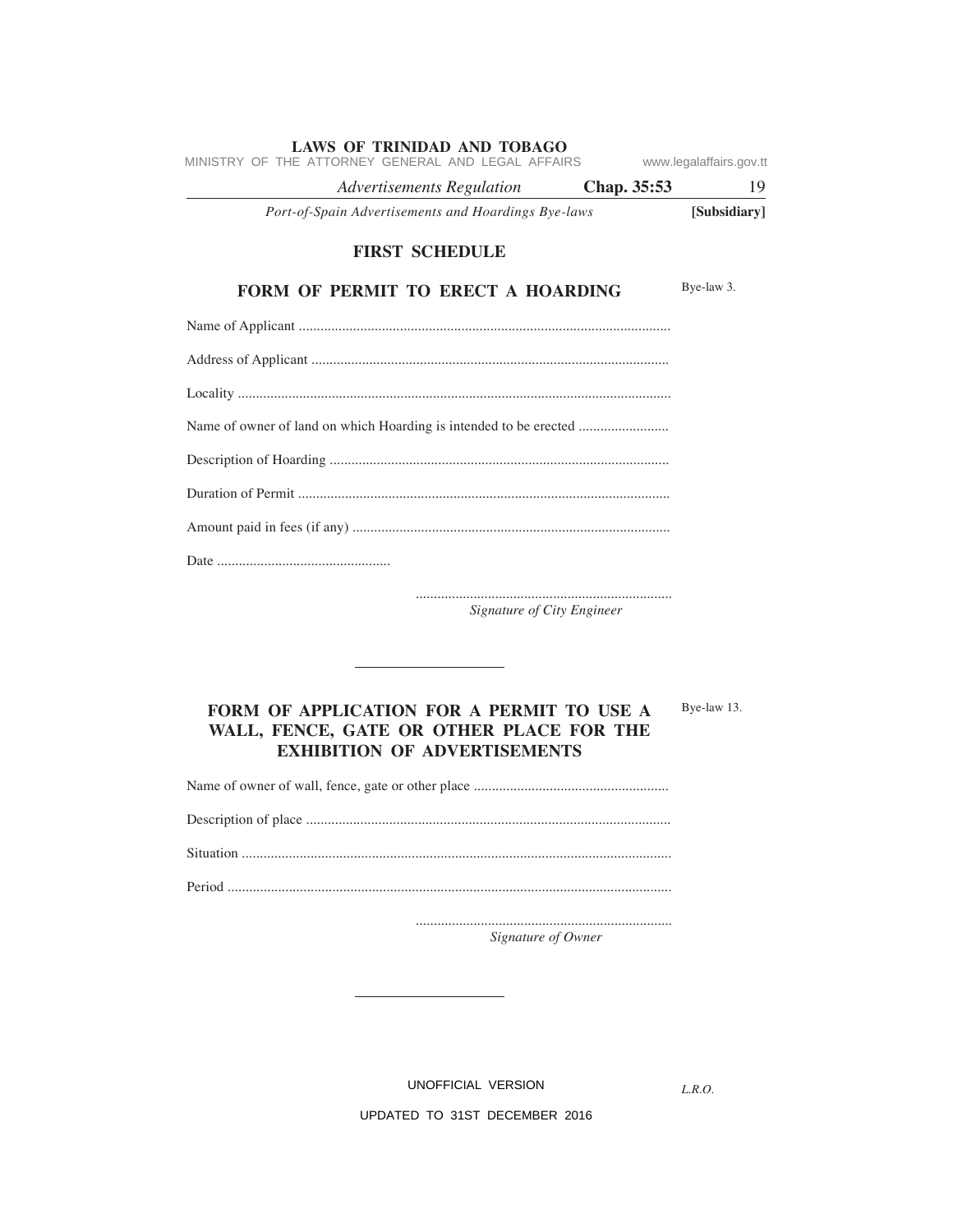|              |                                                                        | MINISTRY OF THE ATTORNEY GENERAL AND LEGAL AFFAIRS                                                                | www.legalaffairs.gov.tt    |
|--------------|------------------------------------------------------------------------|-------------------------------------------------------------------------------------------------------------------|----------------------------|
| 20           | Chap. 35:53                                                            | <b>Advertisements Regulation</b>                                                                                  |                            |
| [Subsidiary] | Port-of-Spain Advertisements and Hoardings Bye-laws                    |                                                                                                                   |                            |
| Bye-law 14.  |                                                                        | FORM OF APPLICATION FOR A PERMIT<br>TO ERECT A HOARDING                                                           |                            |
|              |                                                                        |                                                                                                                   |                            |
|              |                                                                        |                                                                                                                   |                            |
|              |                                                                        |                                                                                                                   |                            |
|              |                                                                        |                                                                                                                   |                            |
|              |                                                                        |                                                                                                                   |                            |
|              | Signature of owner of land on which Hoarding is intended to be erected |                                                                                                                   |                            |
| Bye-law 14.  |                                                                        | FORM OF PERMIT TO USE A WALL, FENCE, GATE OR<br><b>OTHER PLACE FOR THE EXHIBITION OF</b><br><b>ADVERTISEMENTS</b> |                            |
|              |                                                                        |                                                                                                                   |                            |
|              |                                                                        |                                                                                                                   |                            |
|              |                                                                        |                                                                                                                   |                            |
|              |                                                                        |                                                                                                                   |                            |
|              |                                                                        |                                                                                                                   | Signature of City Engineer |
|              |                                                                        |                                                                                                                   |                            |

Bye-law 10.

# **SECOND SCHEDULE**

Queen's Park Savannah. Princes Building. Memorial Gardens. King George V Park. All Public Squares in the City of Port-of-Spain. Lapeyrouse and Woodbrook Cemeteries. Any Children's Playground established by the City Council.

UNOFFICIAL VERSION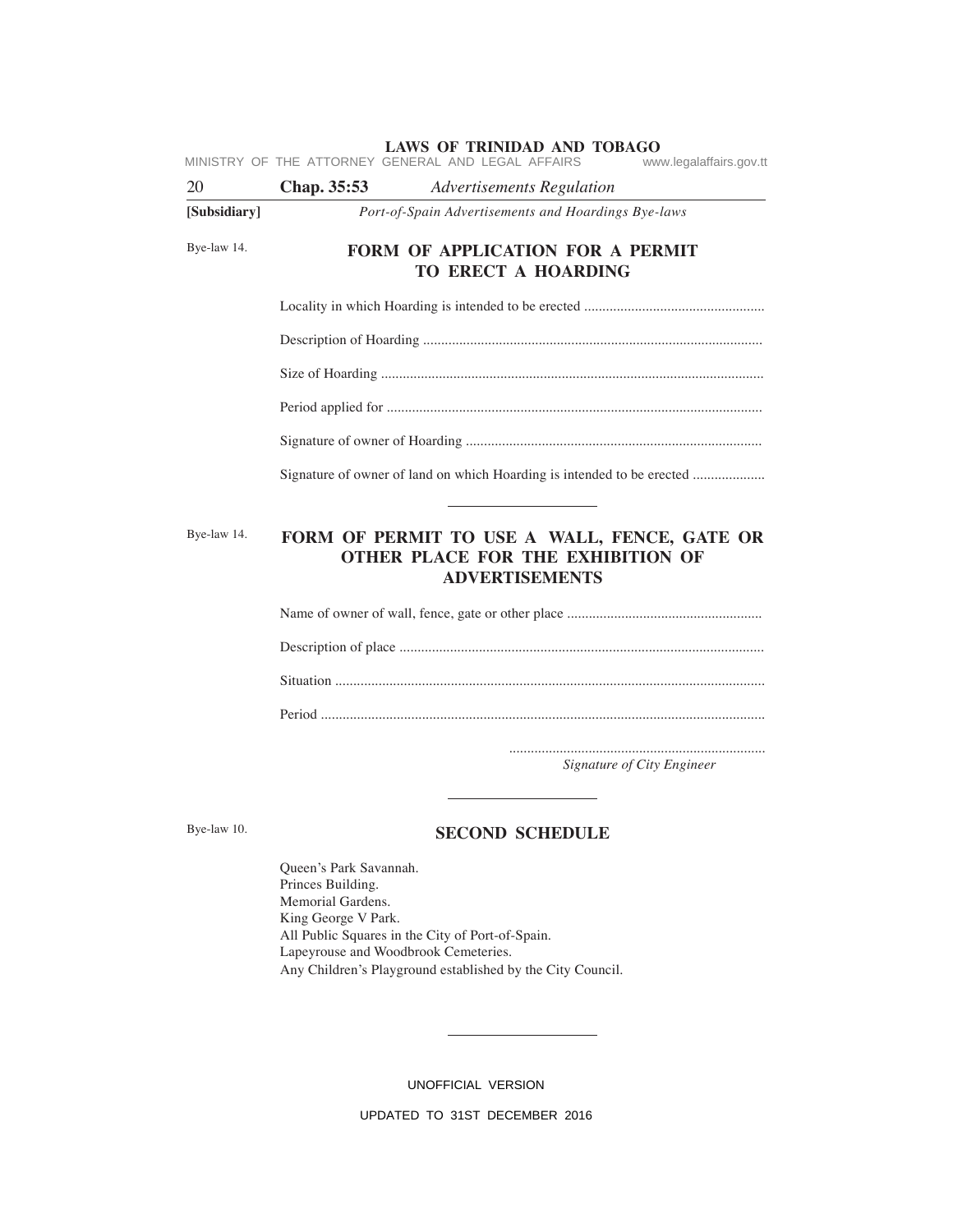MINISTRY OF THE ATTORNEY GENERAL AND LEGAL AFFAIRS www.legalaffairs.gov.tt

*Advertisements Regulation* **Chap. 35:53** 21

**[Subsidiary]**

# **ARIMA ADVERTISEMENTS AND HOARDINGS BYE-LAWS**

#### ARRANGEMENT OF BYE-LAWS

#### **BYE-LAW**

- 1. Citation.
- 2. Interpretation.
- 3. Permit.
- 4. Distance.
- 5. Maintenance of hoarding.
- 6. Name and address of owner to be exhibited.
- 7. Advertisement to be secure, etc.
- 8. Removal of advertisement.
- 9. Furnishing name and address.
- 10. Places mentioned in Second Schedule.
- 11. Obstructing view of traffic.
- 12. Advertisement not to be visible from street.
- 13. Advertisement must be with permit.
- 14. Application for permit.
- 15. Exemption.
- 16. Application of Bye-laws.

# **FIRST SCHEDULE. SECOND SCHEDULE.**

UNOFFICIAL VERSION

*L.R.O.*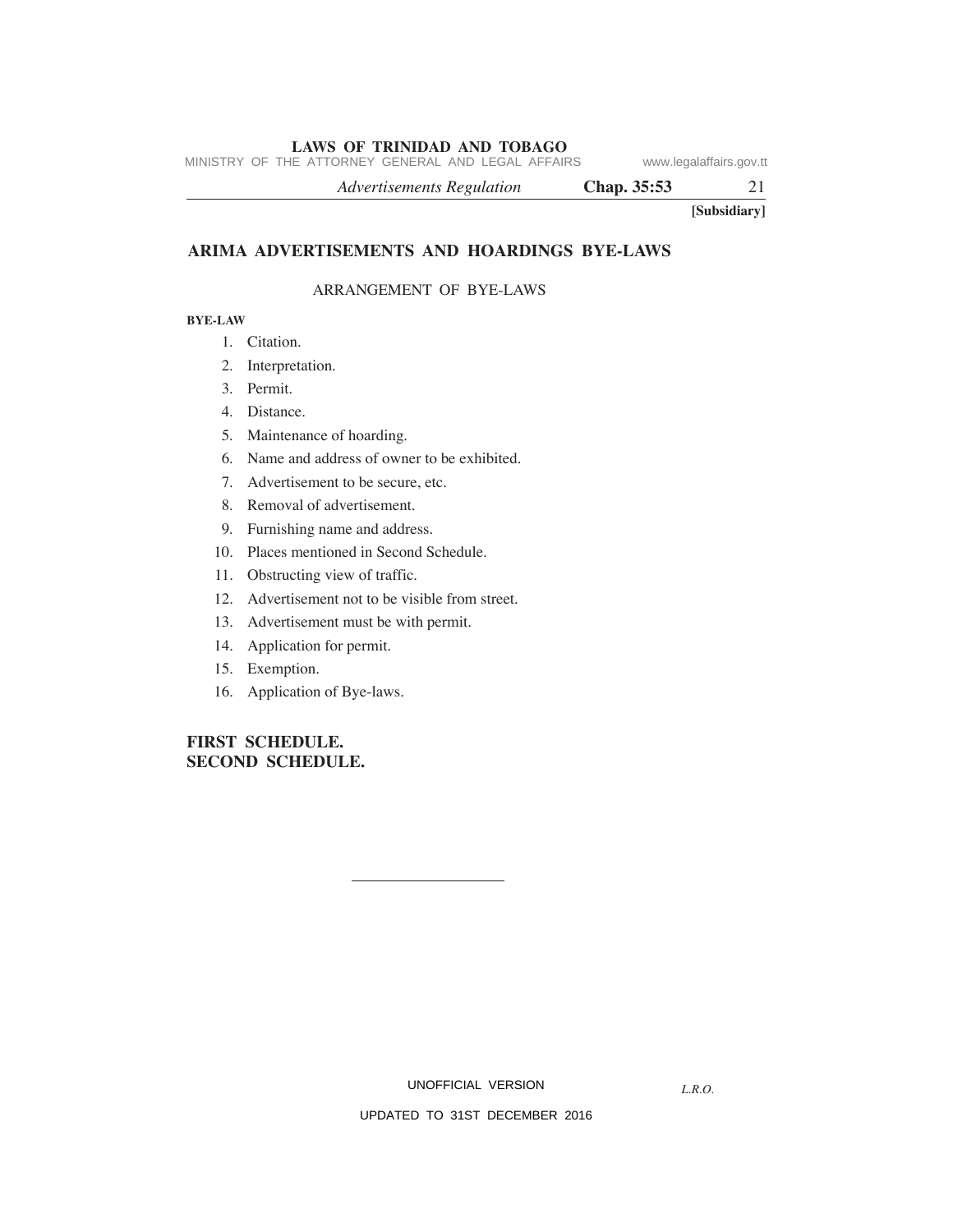| <b>LAWS OF TRINIDAD AND TOBAGO</b><br>MINISTRY OF THE ATTORNEY GENERAL AND LEGAL AFFAIRS<br>www.legalaffairs.gov.tt |                                               |                                                                                                                                                                                                                                                                                                                                                                                                                                                                                                                                                                         |
|---------------------------------------------------------------------------------------------------------------------|-----------------------------------------------|-------------------------------------------------------------------------------------------------------------------------------------------------------------------------------------------------------------------------------------------------------------------------------------------------------------------------------------------------------------------------------------------------------------------------------------------------------------------------------------------------------------------------------------------------------------------------|
| 22                                                                                                                  | Chap. 35:53                                   | <b>Advertisements Regulation</b>                                                                                                                                                                                                                                                                                                                                                                                                                                                                                                                                        |
| [Subsidiary]                                                                                                        |                                               |                                                                                                                                                                                                                                                                                                                                                                                                                                                                                                                                                                         |
| 27.10.32.                                                                                                           |                                               | ARIMA ADVERTISEMENTS AND HOARDINGS BYE-LAWS                                                                                                                                                                                                                                                                                                                                                                                                                                                                                                                             |
|                                                                                                                     |                                               | made under section 6                                                                                                                                                                                                                                                                                                                                                                                                                                                                                                                                                    |
| Citation.                                                                                                           | and Hoardings Bye-laws.                       | <b>1.</b> These Bye-laws may be cited as the Arima Advertisements                                                                                                                                                                                                                                                                                                                                                                                                                                                                                                       |
| Interpretation.                                                                                                     | 2. In these Bye-laws—<br>similar publication; | "advertisement" includes any notice, bill, placard, poster, and<br>"the Council" means the Borough Council of Arima;<br>"hoarding" includes any structure used as an advertisement or<br>used for exhibiting any advertisement;<br>"street" includes any highway, and any public bridge, road, lane,<br>footway, square, recreation ground, court, alley, or passage,<br>whether a throughfare or not.                                                                                                                                                                  |
| Permit.<br>First Schedule.                                                                                          | which it is to be constructed.                | 3. No person shall erect a hoarding without a permit in writing<br>first obtained from the Council. The permit may be in the form set<br>out in the First Schedule and shall be in counterfoil form. If required<br>by the Council the applicant shall submit complete plans and<br>sections of the hoarding. Such plans and sections shall be sufficient<br>to show the construction and location of the hoarding with regard<br>to the adjacent street and houses, if any, and be accompanied by a<br>statement of the height of the hoarding and of the materials of |
| Distance.                                                                                                           | Council in each case.                         | 4. No person shall erect a hoarding so that any portion of it is<br>at a less distance from any street than may be prescribed by the                                                                                                                                                                                                                                                                                                                                                                                                                                    |
| Maintenance of<br>hoarding.                                                                                         |                                               | 5. The owner of, and, in his default, any person in receipt of<br>any rents or profits from the use of any hoarding shall maintain<br>such hoarding in a proper state of repair and security to the<br>satisfaction of the Council, failing which the Council may remove<br>the hoarding at the expense of the owner, and in his default, of any<br>person in receipt of any rents or profits from the use of the hoarding.<br>The removal by the Council of the hoarding shall not relieve the<br>owner from any of the penalties provided for under the Act.          |

UNOFFICIAL VERSION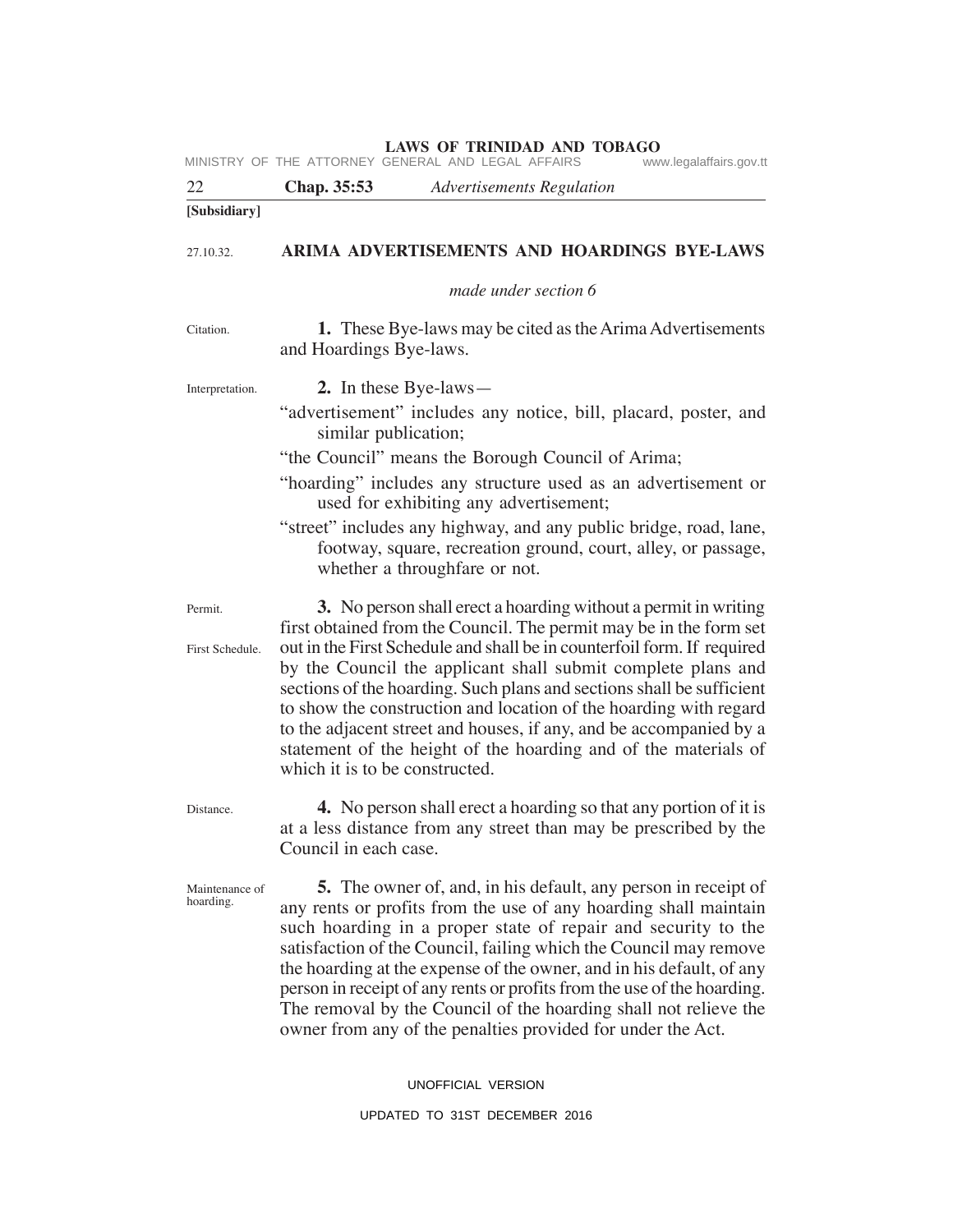| <b>LAWS OF TRINIDAD AND TOBAGO</b><br>MINISTRY OF THE ATTORNEY GENERAL AND LEGAL AFFAIRS |             | www.legalaffairs.gov.tt |
|------------------------------------------------------------------------------------------|-------------|-------------------------|
| Advertisements Regulation                                                                | Chap. 35:53 | 23                      |
| Arima Advertisements and Hoardings Bye-laws                                              |             | [Subsidiary]            |

**6.** The owner of every hoarding shall exhibit and keep Name and exhibited his name and address in a conspicuous position on the owner to be front thereof and in such character as to be clearly legible. Written notice of any change of such ownership shall be given to the Council by the new owner within thirty days. address of exhibited.

**7.** No person shall exhibit or cause to be exhibited on any Advertisement hoarding, or on any wall, fence, gate or other place any advertisement that is not placed on or upon or affixed to such hoarding, wall, fence, gate or other place in a secure, neat and orderly manner.

8. Where any advertisement exhibited on any hoarding, or Removal of on any wall, fence, gate or other place is defaced or is in an unsightly or torn or detached condition, the owner of the hoarding, wall, fence, gate or place, and, in his default, the person on whose behalf the advertisement is exhibited, and, in his default, any person in receipt of any rents or profits from the use of the hoarding, wall, fence, gate or place, shall on receiving notice in writing to that effect from the Council, remove the advertisement within such time as may be specified in the notice.

**9.** The owner of, and in his default, any person in receipt of Furnishing name any rents or profits from the use of any hoarding shall, when required by the Council, furnish the name and address of any person on whose behalf any advertisement on the hoarding is exhibited.

10. No person shall exhibit except with the sanction of the Places Council any advertisement within forty yards from any of the places Second mentioned in the Second Schedule so that the advertisement or any hoarding on which the advertisement is exhibited may be seen by any person in or on such places.

11. No person shall erect any hoarding or exhibit or cause to Obstructing be exhibited any advertisement at any street junction or curve in such manner or place as to obstruct the clear view of traffic.

> UNOFFICIAL VERSION UPDATED TO 31ST DECEMBER 2016

to be secure, etc.

advertisement.

and address.

mentioned in Schedule.

view of traffic.

*L.R.O.*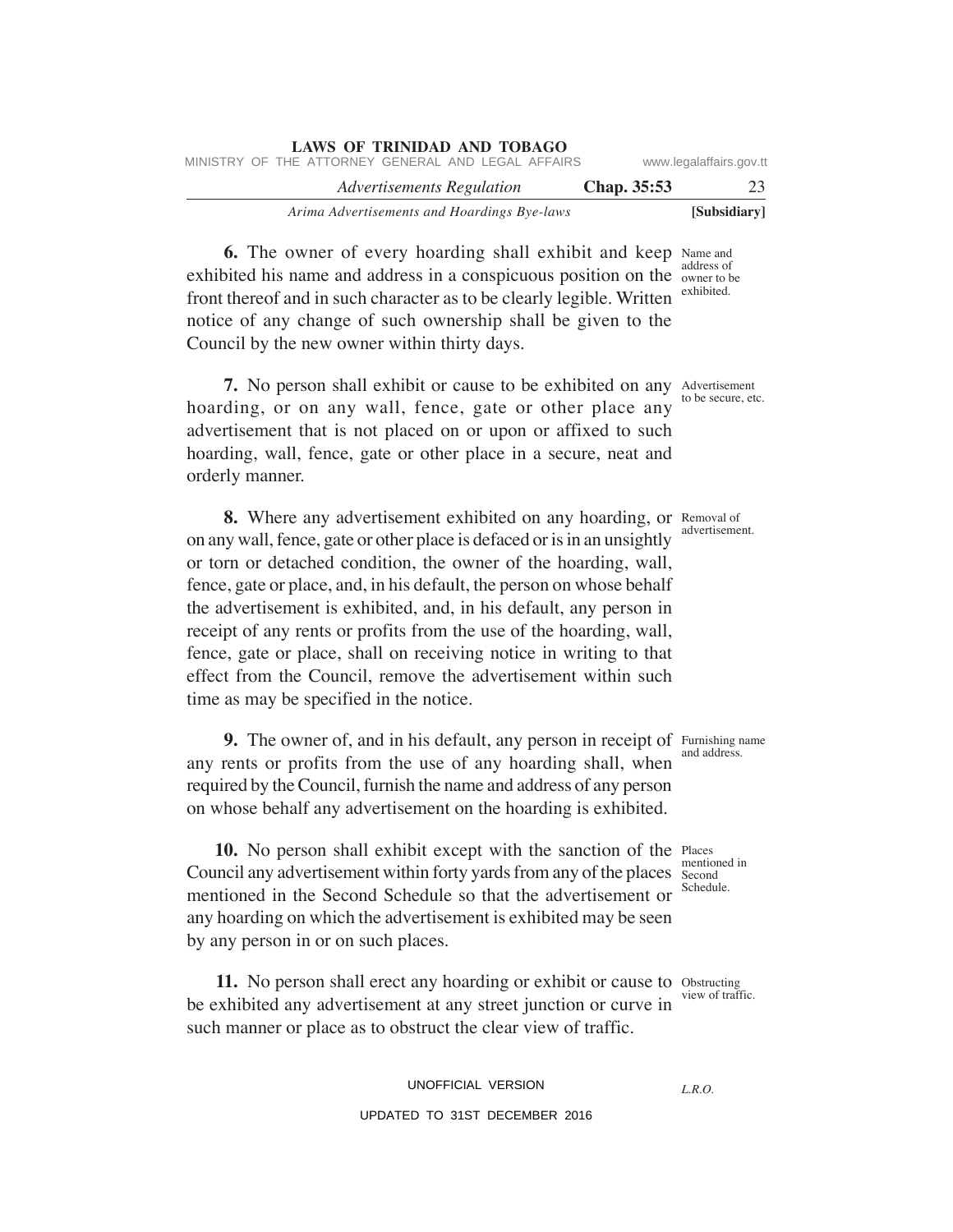| MINISTRY OF THE ATTORNEY GENERAL AND LEGAL AFFAIRS<br>www.legalaffairs.gov.tt |
|-------------------------------------------------------------------------------|
|-------------------------------------------------------------------------------|

| 24           | Chap. 35:53 | <b>Advertisements Regulation</b>            |
|--------------|-------------|---------------------------------------------|
| [Subsidiary] |             | Arima Advertisements and Hoardings Bye-laws |

Advertisement not to be visible from street.

**12.** No person shall exhibit any advertisement on any tree, telephone post, telegraph pole or electric lighting pole so that the advertisement is visible from any street.

Advertisement must be with permit.

**13.** No person shall exhibit or cause to be exhibited any advertisement on any wall, fence, gate or other place visible from a street, other than advertisements permitted by section 5 of the Act and a hoarding authorised for that purpose under these Byelaws, without a permit in writing first obtained from the Council by the owner of the wall, fence, gate or other place allowing the said wall, fence, gate or other place to be used for the exhibition of advertisements.

Such permit may be in the form set out in the First Schedule and shall be in counterfoil form. First Schedule.

**14.** Applications to the Council for the permits referred to in bye-laws 3 and 13 shall be in the forms set out in the First Schedule. Copies of these forms may be obtained at the Town Hall. Application for permit. First Schedule.

**15.** These Bye-laws shall not apply to any advertisement on any cart, carriage or other vehicle or to any advertisement on any board, support or framework carried by any person. Exemption.

Application of Bye-laws. Ch. 25:04.

**16.** These Bye-laws shall apply, to the Borough of Arima as defined in the Municipal Corporations Act.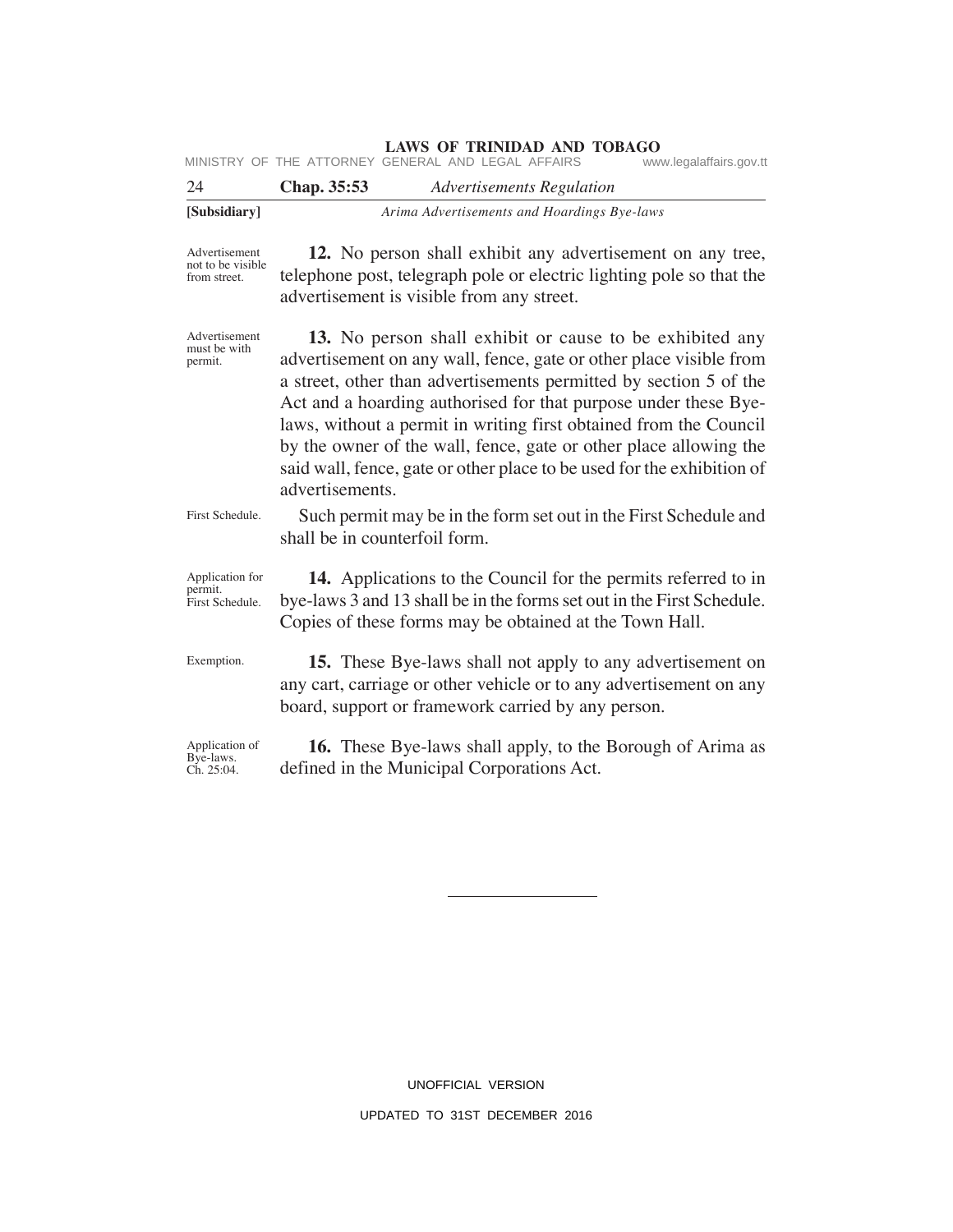| <b>LAWS OF TRINIDAD AND TOBAGO</b><br>MINISTRY OF THE ATTORNEY GENERAL AND LEGAL AFFAIRS | www.legalaffairs.gov.tt |
|------------------------------------------------------------------------------------------|-------------------------|
| <b>Advertisements Regulation</b><br>Chap. 35:53                                          | 25                      |
| Arima Advertisements and Hoardings Bye-laws                                              | [Subsidiary]            |
| <b>FIRST SCHEDULE</b>                                                                    |                         |
| <b>FORM OF PERMIT TO ERECT A HOARDING</b>                                                | Bye-law 3.              |
|                                                                                          |                         |
|                                                                                          |                         |
|                                                                                          |                         |
| Name of owner of land on which Hoarding is intended to be erected                        |                         |
|                                                                                          |                         |
|                                                                                          |                         |
|                                                                                          |                         |
|                                                                                          |                         |
| Signature of Town Clerk                                                                  |                         |

# FORM OF PERMIT TO USE A WALL, FENCE, GATE OR Bye-law 3. **OTHER PLACE FOR THE EXHIBITION OF ADVERTISEMENTS**

Name of owner of wall, fence, gate or other place ......................................................

Description .................................................................................................................. Situation .......................................................................................................................

Period ...........................................................................................................................

....................................................................... *Signature of Town Clerk*

UNOFFICIAL VERSION

*L.R.O.*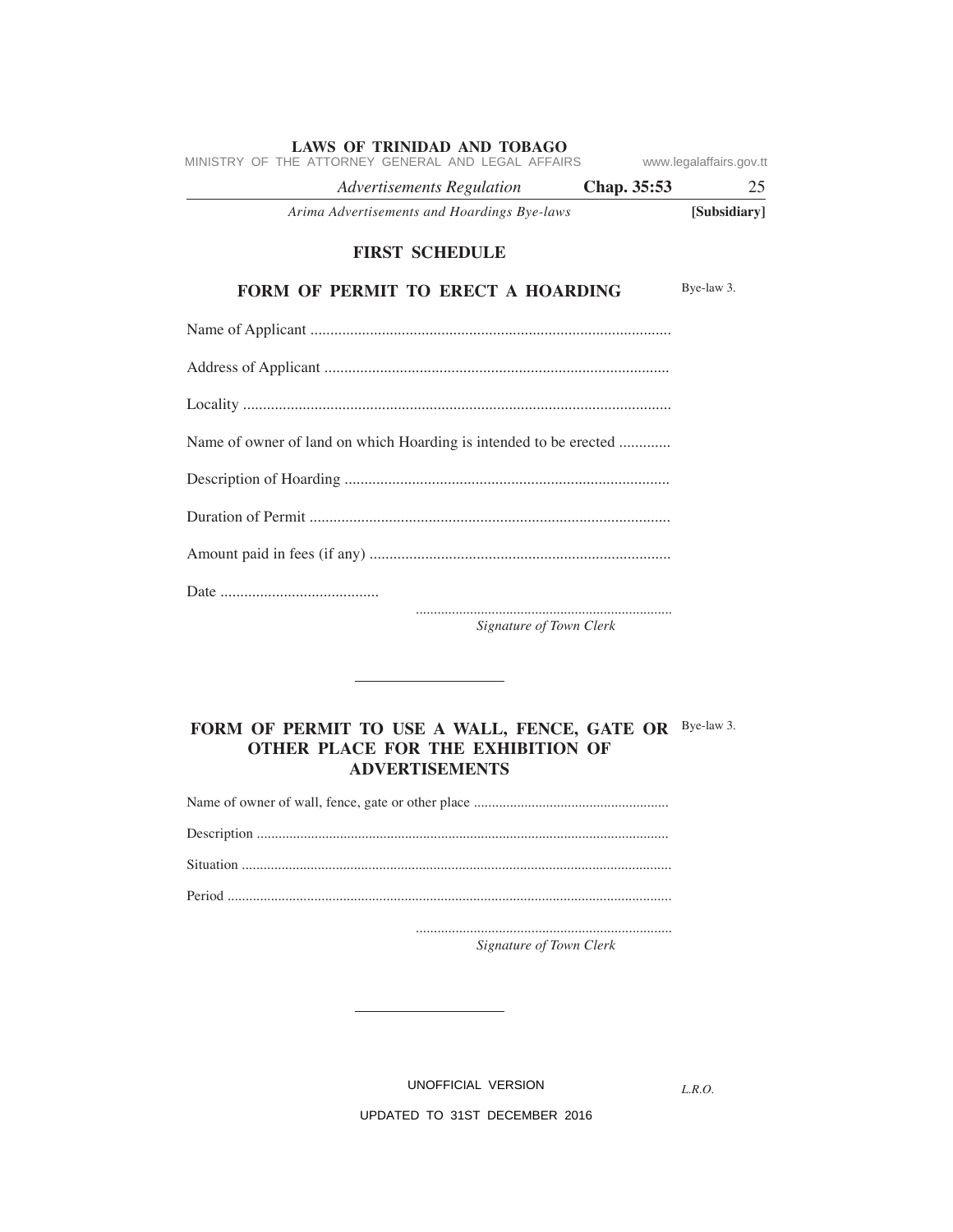| 26           | www.legalaffairs.gov.tt<br>Chap. 35:53<br><b>Advertisements Regulation</b>                    |  |  |
|--------------|-----------------------------------------------------------------------------------------------|--|--|
| [Subsidiary] | Arima Advertisements and Hoardings Bye-laws                                                   |  |  |
| Bye-law 14.  | <b>FORM OF APPLICATION FOR A PERMIT</b><br>TO ERECT A HOARDING                                |  |  |
|              |                                                                                               |  |  |
|              |                                                                                               |  |  |
|              |                                                                                               |  |  |
|              |                                                                                               |  |  |
|              |                                                                                               |  |  |
|              | Signature of owner of land on which Hoarding is intended to be erected                        |  |  |
|              |                                                                                               |  |  |
|              |                                                                                               |  |  |
|              |                                                                                               |  |  |
|              |                                                                                               |  |  |
|              | Signature of Owner                                                                            |  |  |
| Bye-law 10.  | <b>SECOND SCHEDULE</b>                                                                        |  |  |
|              | Arima Savannah.<br>Arima Market.<br>Harris Square.<br>All Cemeteries in the Borough of Arima. |  |  |

UNOFFICIAL VERSION

 $\overline{\phantom{0}}$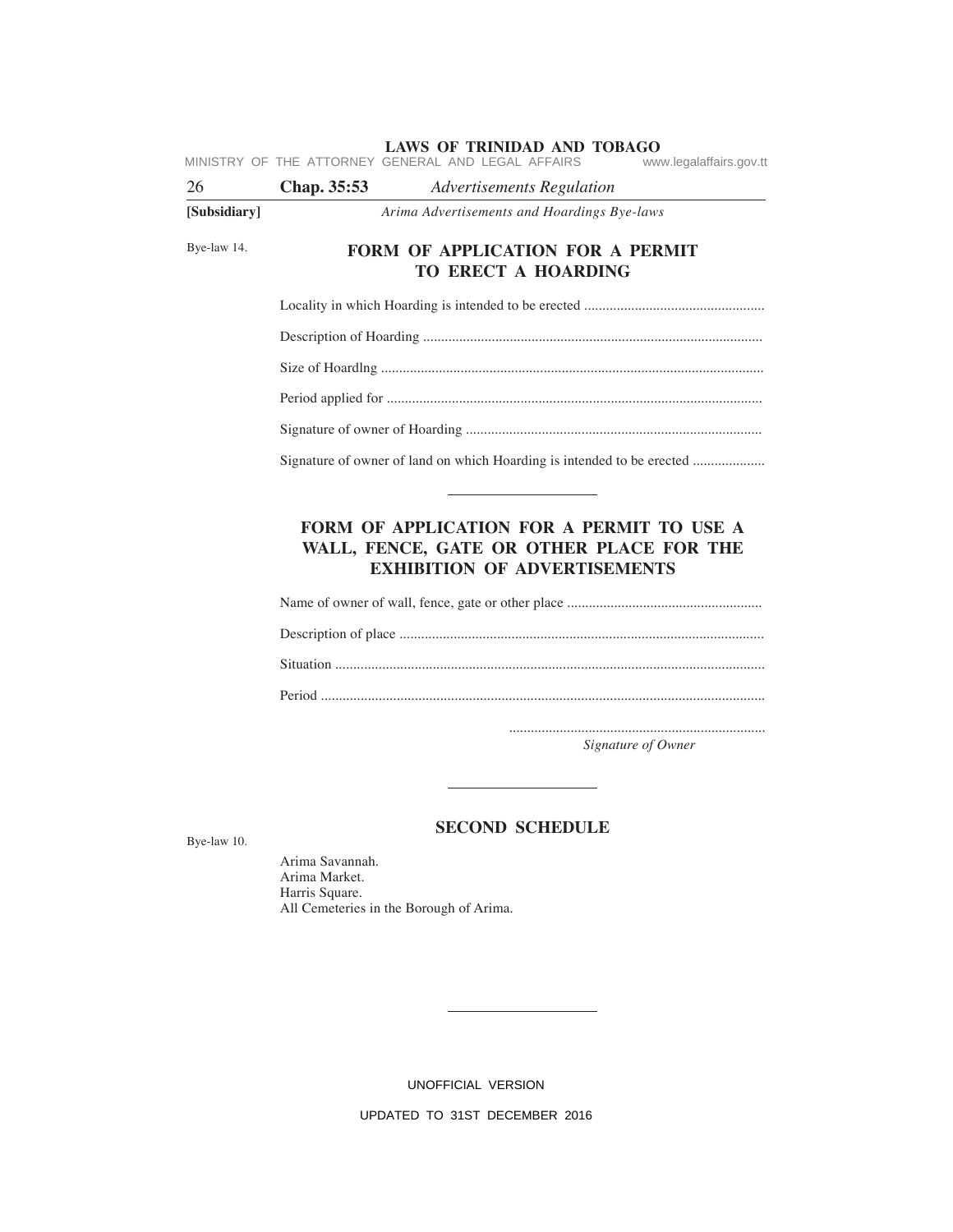MINISTRY OF THE ATTORNEY GENERAL AND LEGAL AFFAIRS www.legalaffairs.gov.tt

*Advertisements Regulation* **Chap. 35:53** 27

**[Subsidiary]**

# **SAN FERNANDO ADVERTISEMENTS AND HOARDINGS BYE-LAWS**

# ARRANGEMENT OF BYE-LAWS

#### **BYE-LAW**

- 1. Citation.
- 2. Interpretation.
- 3. Permit.
- 4. Distance.
- 5. Maintenance of hoarding.
- 6. Name and address of owner to be exhibited.
- 7. Advertisement to be secure, etc.
- 8. Removal of advertisement.
- 9. Furnishing name and address.
- 10. Places mentioned in Second Schedule.
- 11. Obstructing view of traffic.
- 12. Advertisement not to be visible from street.
- 13. Advertisement must be with permit.
- 14. Application for permit.
- 15. Exemption.
- 16. Application of Bye-laws.

# **FIRST SCHEDULE. SECOND SCHEDULE.**

UNOFFICIAL VERSION

*L.R.O.*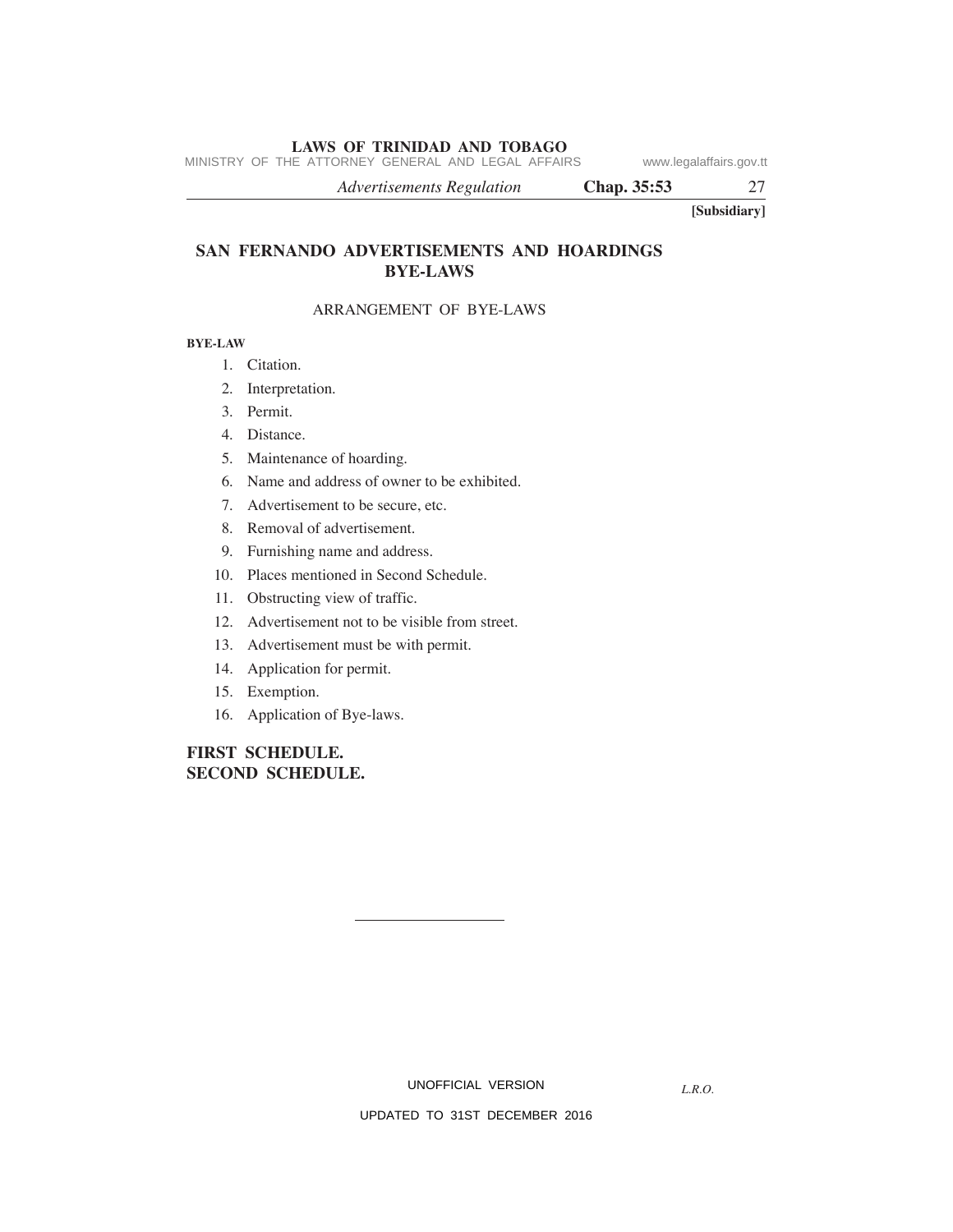| <b>LAWS OF TRINIDAD AND TOBAGO</b><br>MINISTRY OF THE ATTORNEY GENERAL AND LEGAL AFFAIRS<br>www.legalaffairs.gov.tt |                                               |                                                                                                                                                                                                                                                                                                                                                                                                                                                                                                                                                                                                            |
|---------------------------------------------------------------------------------------------------------------------|-----------------------------------------------|------------------------------------------------------------------------------------------------------------------------------------------------------------------------------------------------------------------------------------------------------------------------------------------------------------------------------------------------------------------------------------------------------------------------------------------------------------------------------------------------------------------------------------------------------------------------------------------------------------|
| 28                                                                                                                  | Chap. 35:53                                   | <b>Advertisements Regulation</b>                                                                                                                                                                                                                                                                                                                                                                                                                                                                                                                                                                           |
| [Subsidiary]                                                                                                        |                                               |                                                                                                                                                                                                                                                                                                                                                                                                                                                                                                                                                                                                            |
| 27.10.32.                                                                                                           |                                               | SAN FERNANDO ADVERTISEMENTS AND HOARDINGS<br><b>BYE-LAWS</b>                                                                                                                                                                                                                                                                                                                                                                                                                                                                                                                                               |
|                                                                                                                     |                                               | made under section 6                                                                                                                                                                                                                                                                                                                                                                                                                                                                                                                                                                                       |
| Citation.                                                                                                           |                                               | <b>1.</b> These Bye-laws may be cited as the San Fernando<br>Advertisements and Hoardings Bye-laws.                                                                                                                                                                                                                                                                                                                                                                                                                                                                                                        |
| Interpretation.                                                                                                     | 2. In these Bye-laws—<br>similar publication; | "advertisement" includes any notice, bill, placard, poster, and<br>"the Council" means the San Fernando Borough Council;<br>"hoarding" includes any structure used as an advertisement or<br>used for exhibiting any advertisement;<br>"street" includes any highway, and any public bridge, road, lane,<br>footway, square, children's playground, court, alley, or<br>passage, whether a thoroughfare or not.                                                                                                                                                                                            |
| Permit.<br>First Schedule.                                                                                          |                                               | 3. No person shall erect a hoarding without a permit in writing<br>first obtained from the Council. Such permit may be in the form<br>set out in the First Schedule and shall be in counterfoil form. If<br>required by the Council the applicant shall submit complete plans<br>and sections of the hoarding. Such plans and sections shall be<br>sufficient to show the construction and location of the hoarding<br>with regard to the adjacent street and houses, if any, and be<br>accompanied by a statement of the height of the hoarding and of<br>the materials of which it is to be constructed. |
| Distance.                                                                                                           | Council in each case.                         | 4. No person shall erect a hoarding so that any portion of it is<br>at a less distance from any street than may be prescribed by the                                                                                                                                                                                                                                                                                                                                                                                                                                                                       |
| Maintenance of<br>hoarding.                                                                                         |                                               | <b>5.</b> The owner of, and, in his default, any person in receipt of<br>any rents or profits from the. use of any hoarding shall maintain the<br>hoarding in a proper state of repair and security to the satisfaction of<br>the Council, failing which the Council may remove the hoarding at<br>the expense of the owner, and, in his default, of any person in receipt                                                                                                                                                                                                                                 |

### UNOFFICIAL VERSION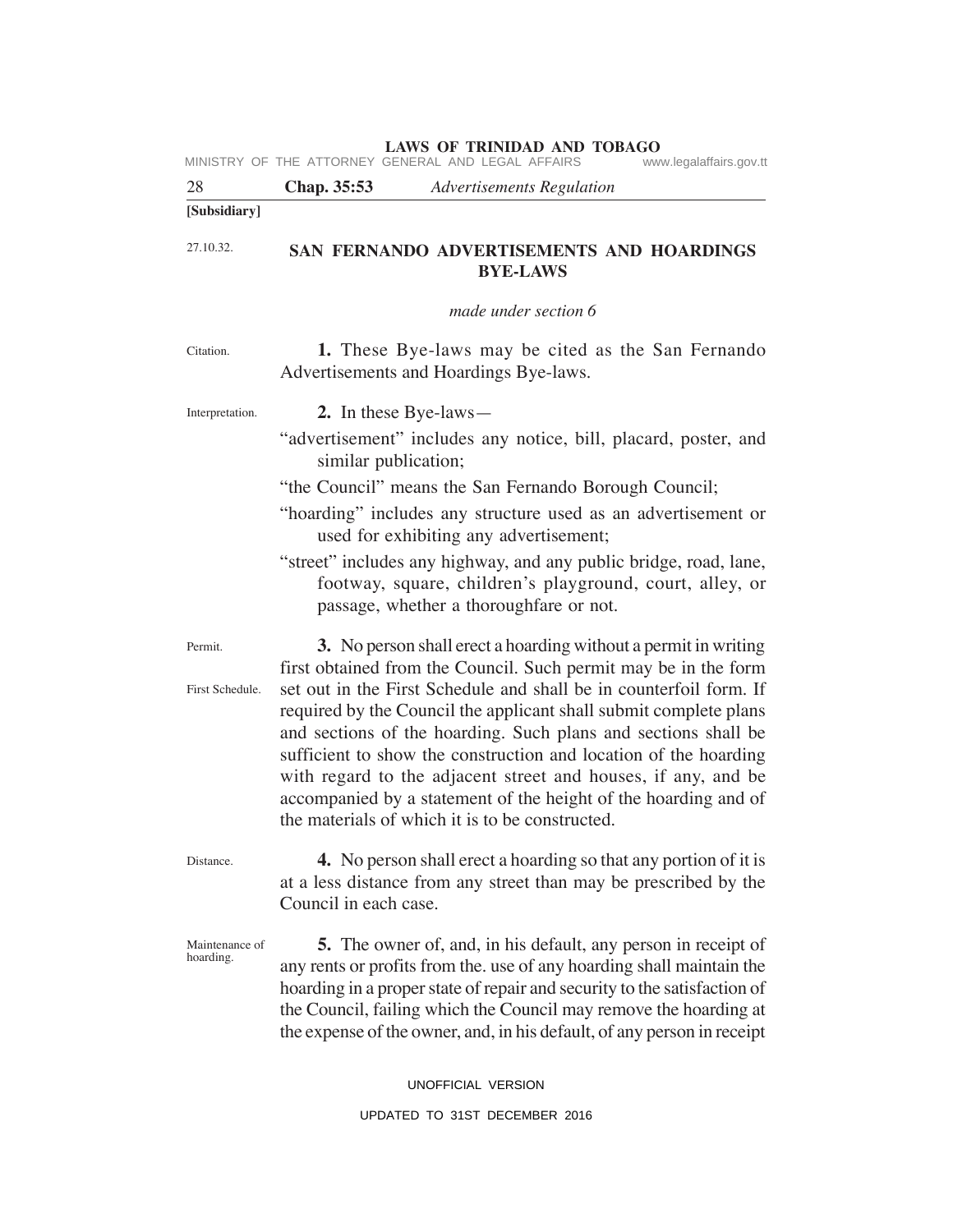|                         |             | LAWS OF INIMIDAD AND TODAUO                        |  |  |  |
|-------------------------|-------------|----------------------------------------------------|--|--|--|
| www.legalaffairs.gov.tt |             | MINISTRY OF THE ATTORNEY GENERAL AND LEGAL AFFAIRS |  |  |  |
| 29                      | Chap. 35:53 | <b>Advertisements Regulation</b>                   |  |  |  |
| [Subsidiary]            |             | San Fernando Advertisements and Hoardings Bye-laws |  |  |  |

of any rents or profits from the use of the hoarding. The removal by the Council of the hoarding shall not relieve the owner from any of the penalties provided for under the Act.

**LAWS OF TRINIDAD AND TOBAGO**

**6.** The owner of every hoarding shall exhibit and keep Name and exhibited his name and address in a conspicuous position on the owner to be front thereof and in such character as to be clearly legible. Written notice of any change of such ownership shall be given to the Council by the new owner within thirty days.

**7.** No person shall exhibit or cause to be exhibited on any Advertisement hoarding, or on any wall, fence, gate or other place any advertisement that is not placed on or upon or, affixed to the hoarding, wall, fence, gate or other place in a secure, neat, and orderly manner.

**8.** Where any advertisement exhibited on any hoarding, or Removal of on any wall, fence, gate, or other place is defaced or is in an unsightly or torn or detached condition, the owner of the hoarding, wall, fence, gate, or place, and, in his default, the person on whose behalf the advertisement is exhibited, and, in his default, any person in receipt of any rents or profits from the use of the hoarding, wall, fence gate, or place, shall, on receiving notice in writing to that effect from the Council remove the advertisement within such time as may be specified in the notice.

**9.** The owner of, and in his default, any person in receipt of Furnishing name any rents or profits from the use of any hoarding shall, when required by the Council, furnish the name and address of any person on whose behalf any advertisement on the hoarding is exhibited.

**10.** No person shall exhibit except with the sanction of the Places Council any advertisement within forty yards from any of the places Second mentioned in the Second Schedule, so that the advertisement or any hoarding on which the advertisement is exhibited may be seen by any person in or on such places.

> UNOFFICIAL VERSION UPDATED TO 31ST DECEMBER 2016

and address.

mentioned in Schedule.

to be secure, etc.

advertisement.

address of exhibited.

*L.R.O.*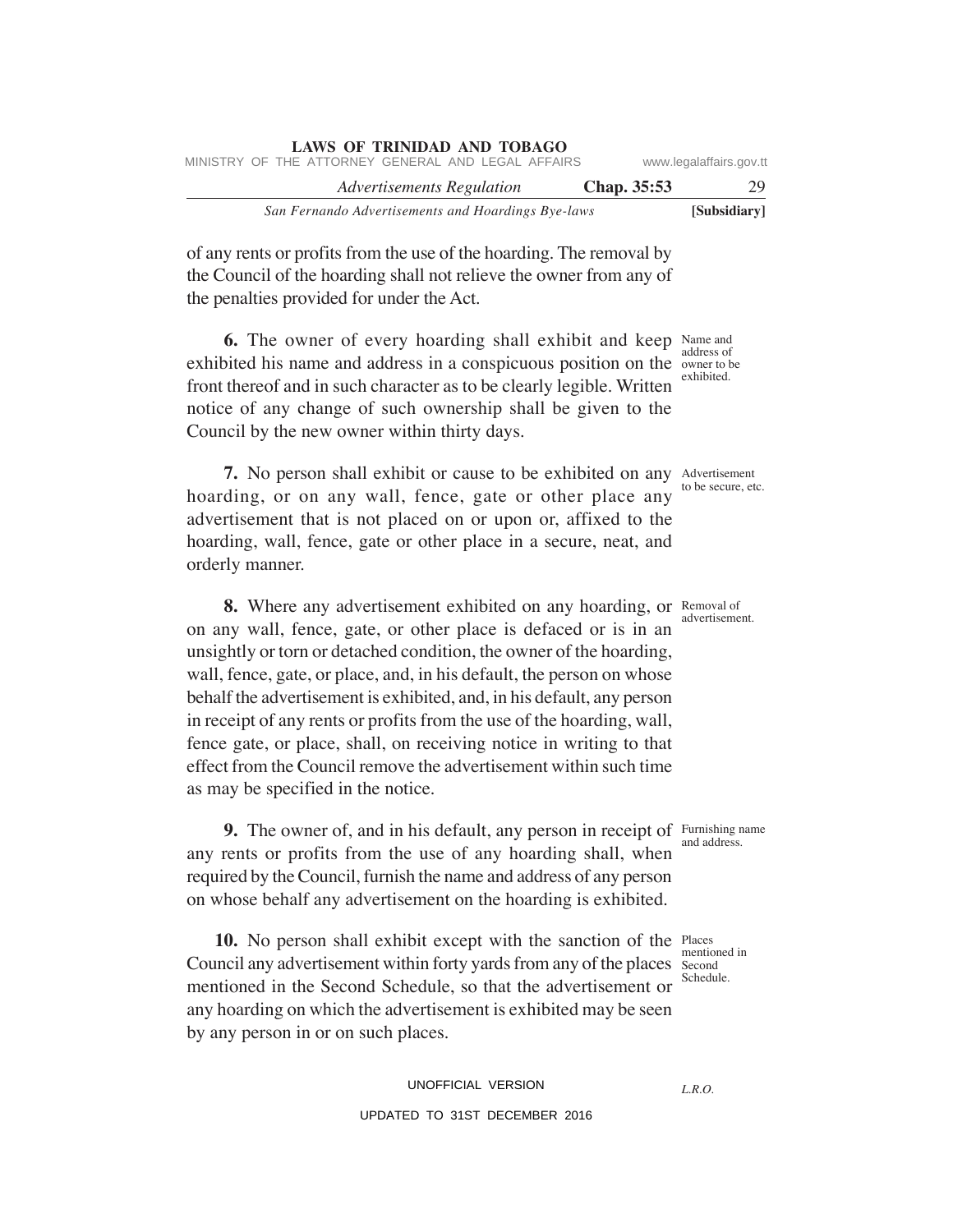|  | MINISTRY OF THE ATTORNEY GENERAL AND LEGAL AFFAIRS |  |  |  | www.legalaffairs.gov.tt |
|--|----------------------------------------------------|--|--|--|-------------------------|
|--|----------------------------------------------------|--|--|--|-------------------------|

| - 30         | Chap. 35:53 | <b>Advertisements Regulation</b>                   |
|--------------|-------------|----------------------------------------------------|
| [Subsidiary] |             | San Fernando Advertisements and Hoardings Bye-laws |

Obstructing view of traffic.

**11.** No person shall erect any hoarding or exhibit or cause to be exhibited any advertisement at any street junction or curve in such a manner or place as to obstruct the clear view of traffic.

Advertisement not to be visible from street.

permit.

**12.** No person shall exhibit any advertisement on any tree, telephone post, telegraph pole or electric lighting pole so that the advertisement is visible from any street.

**13.** No person shall exhibit or cause to be exhibited any advertisement on any wall, fence, gate or other place visible from a street, other than advertisements permitted by section 5 of the Act and a hoarding authorised for that purpose under these Byelaws, without a permit in writing first obtained from the Council by the owner of the wall, fence, gate or other place, allowing the said wall, fence, gate or other place to be used for the exhibition of advertisements. Advertisement must be with

Such permit may be in the form set out in the First Schedule and shall be in counterfoil form. First Schedule.

Application for permit. First Schedule.

Exemption.

**14.** Applications to the Council for the permits referred to in bye-laws 3 and 13 shall be in the forms set out in the First Schedule. Copies of these forms may be obtained at the Town Engineer's Office.

**15.** These Bye-laws shall not apply to any advertisement on any cart, carriage or other vehicle, or to any advertisement on any board, support or framework carried by any person.

**16.** These Bye-laws shall apply to the City of San Fernando as defined by the Municipal Corporations Act. Application of Bye-laws. Ch. 25:04.

> UNOFFICIAL VERSION UPDATED TO 31ST DECEMBER 2016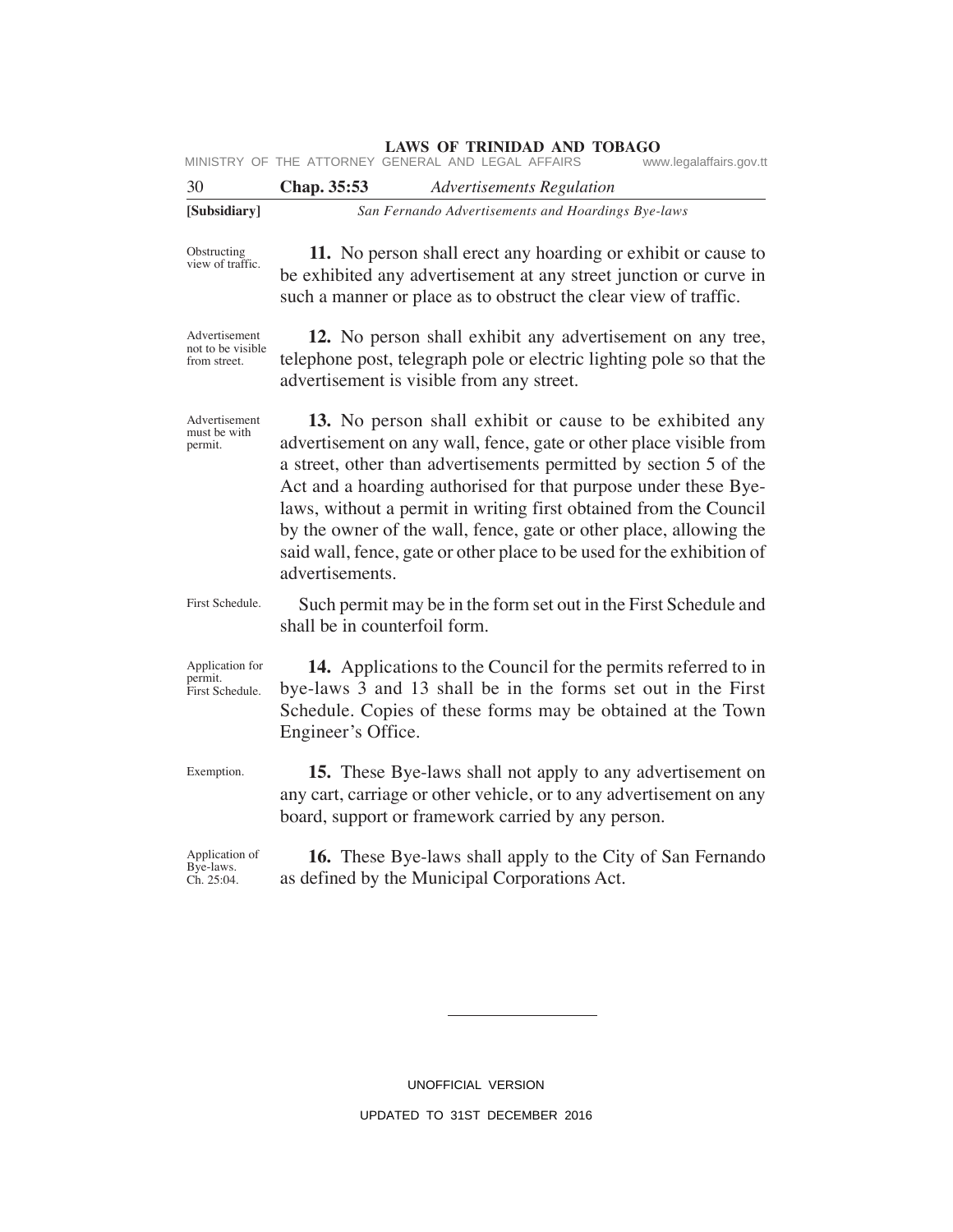|  |                                                    | Advertisements Regulation |  |  | Chap. 35:53 |                         |  |
|--|----------------------------------------------------|---------------------------|--|--|-------------|-------------------------|--|
|  | MINISTRY OF THE ATTORNEY GENERAL AND LEGAL AFFAIRS |                           |  |  |             | www.legalaffairs.gov.tt |  |

*San Fernando Advertisements and Hoardings Bye-laws* **[Subsidiary]**

# **FIRST SCHEDULE**

# **FORM OF PERMIT TO ERECT A HOARDING**

....................................................................... *Signature of Town Engineer*

# **FORM OF APPLICATION FOR A PERMIT TO USE A WALL, FENCE, GATE OR OTHER PLACE FOR THE EXHIBITION OF ADVERTISEMENTS**

Name of owner of wall, fence, gate, or other place .....................................................

Description of place .....................................................................................................

Situation .......................................................................................................................

Period ...........................................................................................................................

....................................................................... *Signature of Owner*

UNOFFICIAL VERSION

*L.R.O.* 

Bye-law 13.